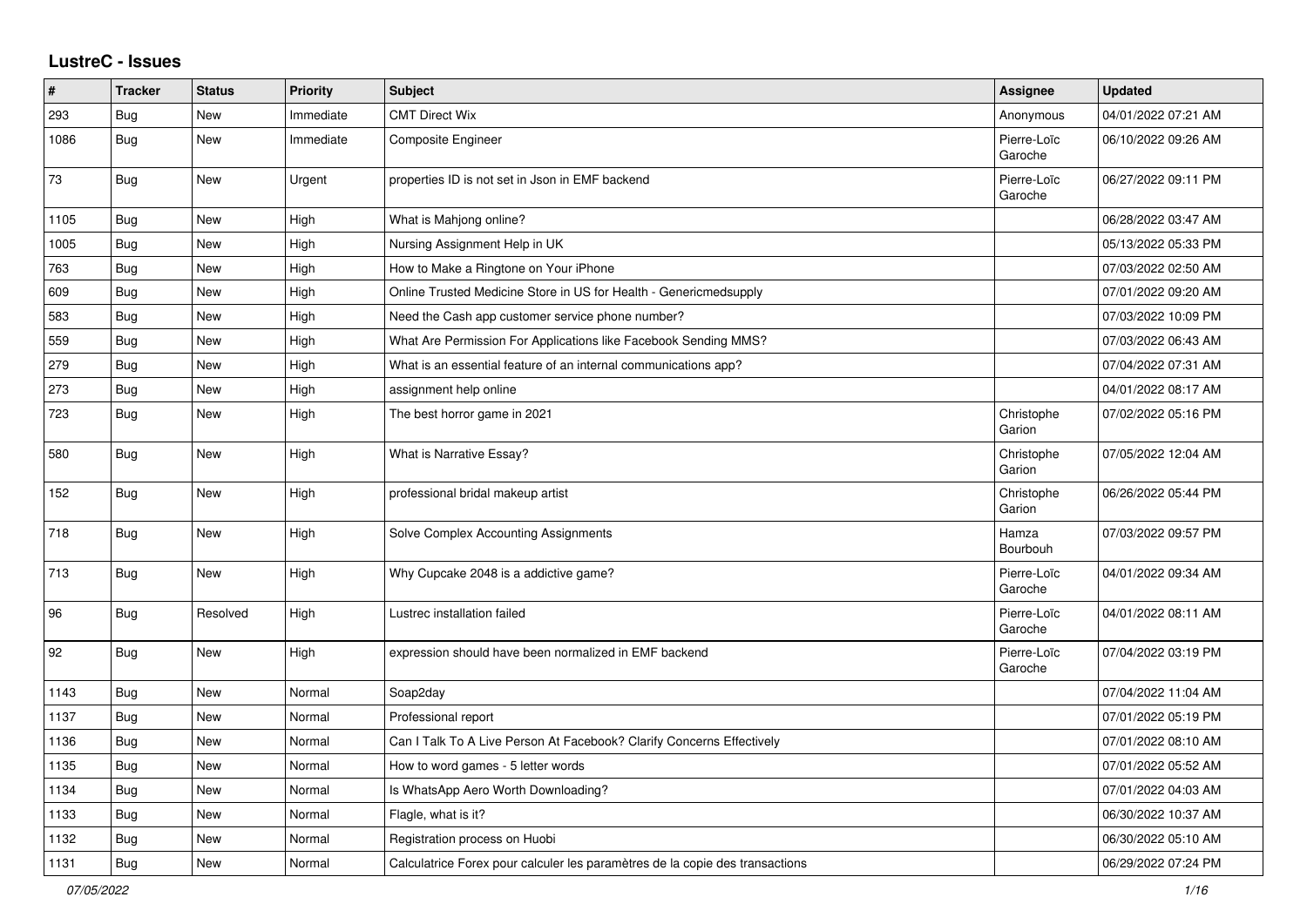| $\#$ | <b>Tracker</b> | <b>Status</b> | <b>Priority</b> | Subject                                                                                                                                                  | <b>Assignee</b> | <b>Updated</b>      |
|------|----------------|---------------|-----------------|----------------------------------------------------------------------------------------------------------------------------------------------------------|-----------------|---------------------|
| 1129 | Bug            | New           | Normal          | how to enable direct deposit on cash app?                                                                                                                |                 | 06/28/2022 10:44 AM |
| 1127 | Bug            | New           | Normal          | Is there any support to find Google Feud answers?                                                                                                        |                 | 06/27/2022 04:27 AM |
| 1126 | Bug            | New           | Normal          | 1PLSD                                                                                                                                                    |                 | 06/25/2022 09:36 AM |
| 1125 | Bug            | New           | Normal          | What is Wordscapes?                                                                                                                                      |                 | 06/24/2022 09:05 AM |
| 1124 | Bug            | <b>New</b>    | Normal          | Cookie clicker unblocked                                                                                                                                 |                 | 06/24/2022 05:14 AM |
| 1123 | Bug            | New           | Normal          | Where To Watch FIFA World Cup 2022                                                                                                                       |                 | 06/24/2022 03:51 AM |
| 1122 | Bug            | New           | Normal          | Count the number of words on the Microsoft Word application in the phone                                                                                 |                 | 06/23/2022 04:19 AM |
| 1121 | <b>Bug</b>     | New           | Normal          | LustreC do not run                                                                                                                                       |                 | 06/22/2022 08:43 AM |
| 1120 | Bug            | New           | Normal          | Summary of 5 best coloring apps on phones                                                                                                                |                 | 06/26/2022 11:32 AM |
| 1119 | Bug            | New           | Normal          | Klondike Solitaire                                                                                                                                       |                 | 06/27/2022 03:00 PM |
| 1118 | Bug            | New           | Normal          | <b>Gameplay Minecraft</b>                                                                                                                                |                 | 06/27/2022 10:33 AM |
| 1117 | Bug            | New           | Normal          | Equal Words - Word search game for PC and Windows Phone                                                                                                  |                 | 06/29/2022 04:58 AM |
| 1116 | Bug            | New           | Normal          | ipTV smarts pro                                                                                                                                          |                 | 06/29/2022 09:27 AM |
| 1115 | Bug            | New           | Normal          | How to access your saved favorite Tiktok                                                                                                                 |                 | 06/28/2022 03:59 PM |
| 1114 | Bug            | <b>New</b>    | Normal          | To control the car, all you must do is click to go left or right and release the button to go straight.                                                  |                 | 06/29/2022 09:05 AM |
| 1113 | Bug            | New           | Normal          | Press the button to control your car                                                                                                                     |                 | 06/20/2022 12:09 PM |
| 1112 | Bug            | <b>New</b>    | Normal          | What Cash App Policy Says If Random Person Sent Me Money On Cash App?                                                                                    |                 | 06/27/2022 02:39 AM |
| 1111 | <b>Bug</b>     | New           | Normal          | LOLBeans is a fun battle royale game where you race with other players while avoiding obstacles. Reach the<br>end of the course in competitive gameplay! |                 | 07/04/2022 12:23 PM |
| 1108 | Bug            | <b>New</b>    | Normal          | Six Guns Mod Apk Answers Your Questions                                                                                                                  |                 | 06/26/2022 06:26 PM |
| 1106 | Bug            | New           | Normal          | How Do I Get Cash App ++ Without Confronting Any Technical Glitches?                                                                                     |                 | 06/25/2022 09:53 PM |
| 1104 | Bug            | New           | Normal          | Idle game fix bug                                                                                                                                        |                 | 06/26/2022 06:52 PM |
| 1103 | Bug            | <b>New</b>    | Normal          | Idle game fix bug                                                                                                                                        |                 | 06/25/2022 09:08 PM |
| 1102 | Bug            | New           | Normal          | Charlottesville Travel Guide?                                                                                                                            |                 | 07/04/2022 12:20 PM |
| 1101 | Bug            | <b>New</b>    | Normal          | How to Delete Cash App History at once?                                                                                                                  |                 | 06/27/2022 01:33 PM |
| 1098 | Bug            | New           | Normal          | Life of a Fisherman                                                                                                                                      |                 | 07/03/2022 10:56 PM |
| 1097 | <b>Bug</b>     | New           | Normal          | Race and experience new life.                                                                                                                            |                 | 06/26/2022 04:22 PM |
| 1096 | <b>Bug</b>     | New           | Normal          | Race and experience new life.                                                                                                                            |                 | 06/26/2022 06:07 PM |
| 1094 | <b>Bug</b>     | New           | Normal          | What time does direct deposit hit Cash App?                                                                                                              |                 | 06/14/2022 03:27 PM |
| 1092 | <b>Bug</b>     | New           | Normal          | Ellison Estate Vineyard                                                                                                                                  |                 | 06/20/2022 12:03 PM |
| 1091 | Bug            | New           | Normal          | Find family fun indoors and outdoors in the Jungfrau Region                                                                                              |                 | 06/14/2022 09:33 AM |
| 1090 | Bug            | New           | Normal          | Pay Someone To Do My Assignment                                                                                                                          |                 | 06/11/2022 03:15 PM |
| 1089 | <b>Bug</b>     | New           | Normal          | Pay Someone To Do My Assignment                                                                                                                          |                 | 06/15/2022 04:44 AM |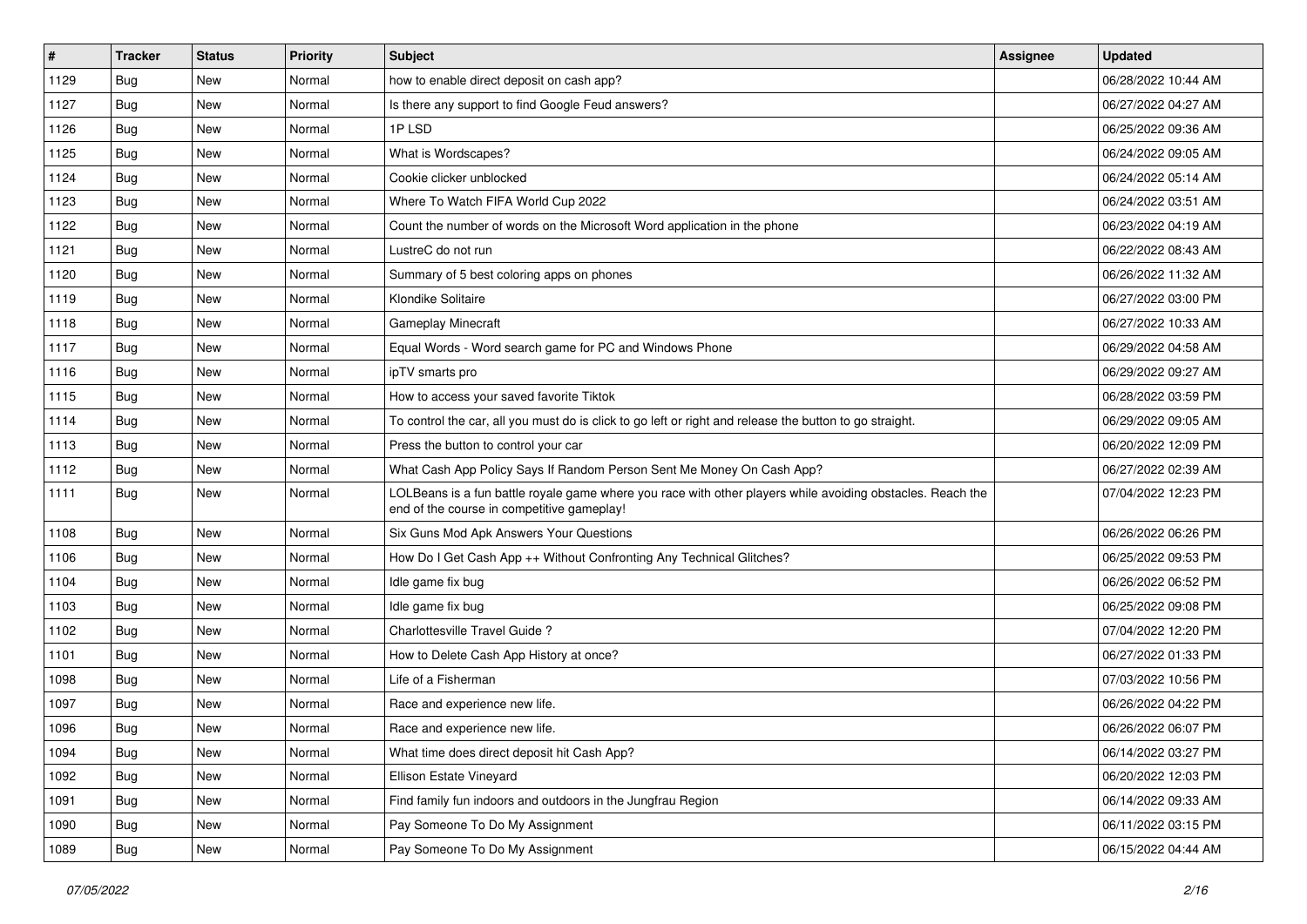| $\pmb{\#}$ | <b>Tracker</b> | <b>Status</b> | <b>Priority</b> | <b>Subject</b>                                                           | <b>Assignee</b> | <b>Updated</b>      |
|------------|----------------|---------------|-----------------|--------------------------------------------------------------------------|-----------------|---------------------|
| 1087       | Bug            | New           | Normal          | How do new writers start out?                                            |                 | 06/29/2022 10:43 AM |
| 1084       | <b>Bug</b>     | New           | Normal          | <b>Trippie Redd</b>                                                      |                 | 06/11/2022 09:05 AM |
| 1083       | <b>Bug</b>     | New           | Normal          | coin base review                                                         |                 | 06/11/2022 09:13 AM |
| 1082       | Bug            | New           | Normal          | Reset chime bank password without phone number                           |                 | 06/15/2022 11:56 AM |
| 1080       | Bug            | New           | Normal          | How to use Math Wallet   Nexo wallet   CoinTiger Exchange                |                 | 06/15/2022 11:56 AM |
| 1079       | Bug            | New           | Normal          | How to get cheap psychology assignment?                                  |                 | 06/15/2022 06:00 AM |
| 1078       | Bug            | <b>New</b>    | Normal          | What Bank Is Cash App On Plaid? Find Clarity And Assistance              |                 | 06/15/2022 11:56 AM |
| 1077       | Bug            | New           | Normal          | Les excellentes façons d'utiliser ces images                             |                 | 07/04/2022 07:18 PM |
| 1076       | <b>Bug</b>     | New           | Normal          | DedicatedHosting4u                                                       |                 | 06/11/2022 09:15 AM |
| 1073       | Bug            | <b>New</b>    | Normal          | Cricut Design Space                                                      |                 | 07/01/2022 06:20 AM |
| 1072       | <b>Bug</b>     | New           | Normal          | ij.start canon                                                           |                 | 06/21/2022 06:56 PM |
| 1071       | Bug            | New           | Normal          | Cinema HD Review - Cinemahdv2.net                                        |                 | 06/21/2022 06:54 PM |
| 1069       | Bug            | New           | Normal          | how to get cash app support phone number 24*7 available                  |                 | 06/29/2022 05:37 PM |
| 1068       | Bug            | New           | Normal          | 123.hp.com/laserjet                                                      |                 | 05/31/2022 12:22 PM |
| 1067       | Bug            | <b>New</b>    | Normal          | Cricut.com/setup                                                         |                 | 05/31/2022 12:19 PM |
| 1065       | <b>Bug</b>     | New           | Normal          | The top foreign language training game in 2022                           |                 | 06/07/2022 04:05 AM |
| 1063       | Bug            | New           | Normal          | 123.hp.com/laserjet                                                      |                 | 05/28/2022 12:27 PM |
| 1062       | Bug            | New           | Normal          | Cricut.com/setup                                                         |                 | 05/28/2022 12:26 PM |
| 1061       | Bug            | New           | Normal          | Cricut.com/setup                                                         |                 | 05/28/2022 12:24 PM |
| 1060       | Bug            | New           | Normal          | How to Use Panda Helper to Speed Up Your iOS                             |                 | 05/28/2022 09:12 AM |
| 1059       | <b>Bug</b>     | New           | Normal          | 123.hp.com/laserjet                                                      |                 | 05/28/2022 08:29 AM |
| 1058       | <b>Bug</b>     | New           | Normal          | Cricut.com/setup                                                         |                 | 05/28/2022 08:28 AM |
| 1057       | Bug            | <b>New</b>    | Normal          | <b>CCPlay Education Edition APK</b>                                      |                 | 06/07/2022 04:07 AM |
| 1053       | Bug            | New           | Normal          | Game Geometry Dash                                                       |                 | 05/26/2022 11:30 AM |
| 1052       | <b>Bug</b>     | New           | Normal          | Build Now GG is a new battle royale game.                                |                 | 05/26/2022 04:24 AM |
| 1051       | Bug            | New           | Normal          | Dental Supplies USA                                                      |                 | 06/11/2022 09:20 PM |
| 1048       | <b>Bug</b>     | <b>New</b>    | Normal          | So zeigen Sie ein Instagram-Profilbild an und vergrößern es              |                 | 05/25/2022 06:56 AM |
| 1046       | I Bug          | New           | Normal          | 123.hp.com/laserjet                                                      |                 | 05/24/2022 10:46 AM |
| 1045       | <b>Bug</b>     | New           | Normal          | Cricut.com/setup                                                         |                 | 05/24/2022 10:45 AM |
| 1044       | Bug            | New           | Normal          | Can I Disapprove If Random Person Sent Me Money On Cash App?             |                 | 05/26/2022 03:51 PM |
| 1043       | <b>Bug</b>     | New           | Normal          | What Is The Right Way To Troubleshoot Cash App Transfer Failed Problems? |                 | 05/25/2022 01:16 PM |
| 1042       | Bug            | New           | Normal          | How to set up direct deposit on cash app?                                |                 | 05/25/2022 01:17 PM |
| 1041       | Bug            | New           | Normal          | Count words in Word on the computer                                      |                 | 05/27/2022 02:16 PM |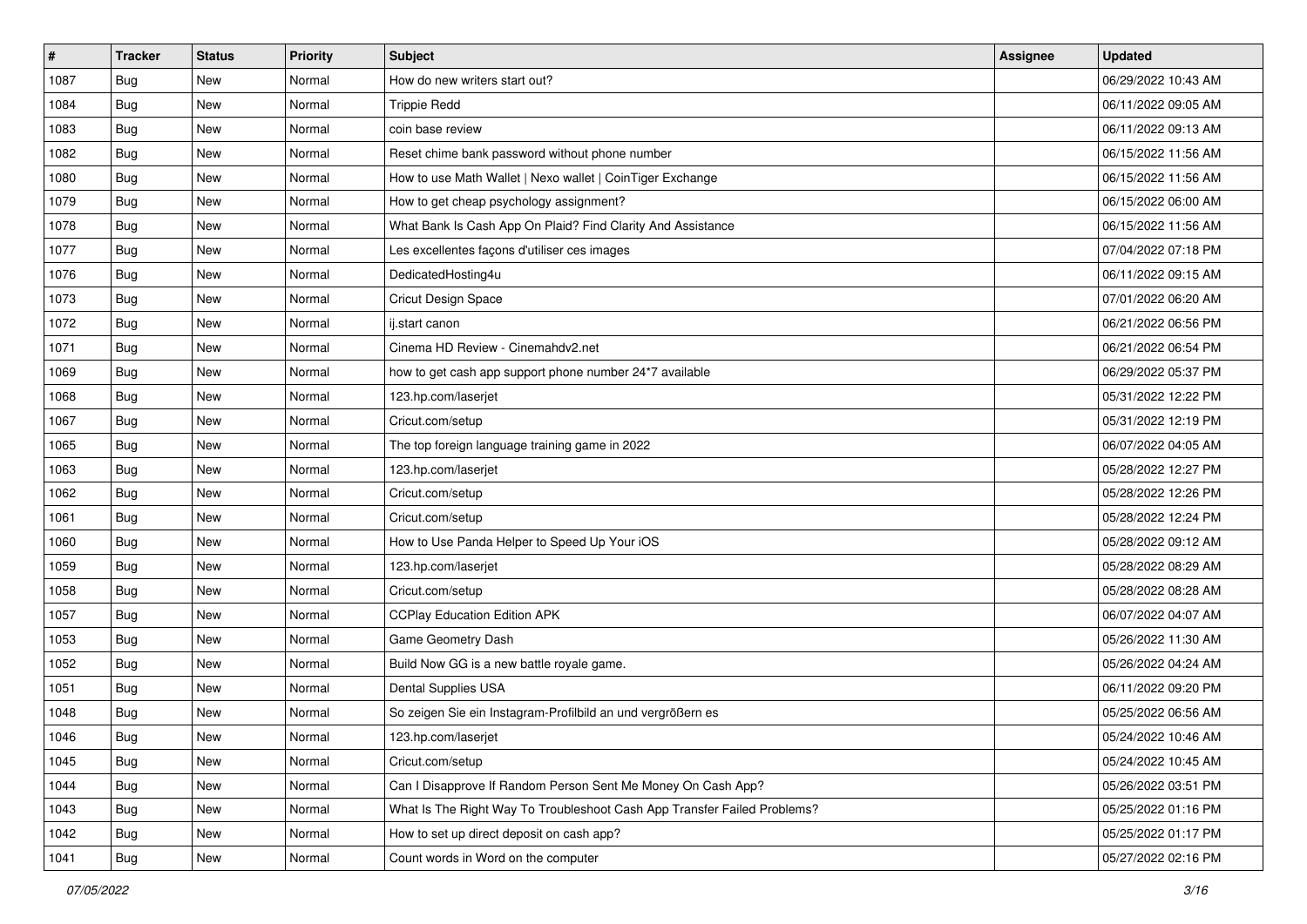| $\pmb{\#}$ | <b>Tracker</b> | <b>Status</b> | <b>Priority</b> | <b>Subject</b>                                                             | <b>Assignee</b> | <b>Updated</b>      |
|------------|----------------|---------------|-----------------|----------------------------------------------------------------------------|-----------------|---------------------|
| 1040       | <b>Bug</b>     | New           | Normal          | thabet                                                                     |                 | 05/19/2022 08:05 PM |
| 1039       | Bug            | <b>New</b>    | Normal          | How to Get Tickmill Bonuses for Free                                       |                 | 05/26/2022 05:43 PM |
| 1036       | Bug            | New           | Normal          | <b>VPS Material</b>                                                        |                 | 05/18/2022 09:34 PM |
| 1034       | <b>Bug</b>     | New           | Normal          | Download Teaching Feeling For Android                                      |                 | 05/20/2022 09:25 AM |
| 1033       | Bug            | New           | Normal          | The best slope 2 online games to play right now                            |                 | 05/17/2022 10:55 AM |
| 1032       | <b>Bug</b>     | New           | Normal          | How To Play The Wordle Game                                                |                 | 05/17/2022 10:37 AM |
| 1031       | Bug            | New           | Normal          | <b>IAFT Traders Union</b>                                                  |                 | 05/16/2022 03:14 PM |
| 1030       | <b>Bug</b>     | New           | Normal          | <b>IAFT Traders Union</b>                                                  |                 | 05/16/2022 03:13 PM |
| 1029       | <b>Bug</b>     | New           | Normal          | 5 Reasons Why People Love Coloring Pages?                                  |                 | 05/16/2022 11:53 AM |
| 1028       | Bug            | <b>New</b>    | Normal          | The Best Free Online Game to Play with Friends                             |                 | 05/16/2022 05:00 AM |
| 1027       | Bug            | New           | Normal          | Word hurdle: Viral and Fun Online Game                                     |                 | 06/25/2022 06:13 PM |
| 1026       | <b>Bug</b>     | New           | Normal          | New Puzzle Game for All Age - Dordle                                       |                 | 06/25/2022 06:17 PM |
| 1025       | Bug            | <b>New</b>    | Normal          | how to change the logo in wordpress                                        |                 | 06/25/2022 06:20 PM |
| 1024       | Bug            | New           | Normal          | How to choose the right broker                                             |                 | 06/25/2022 06:23 PM |
| 1023       | Bug            | <b>New</b>    | Normal          | Questions That Are Typically Asked About Trap The Cat                      |                 | 05/14/2022 03:51 AM |
| 1022       | Bug            | New           | Normal          | 123.hp.com/laserjet                                                        |                 | 05/13/2022 01:25 PM |
| 1021       | <b>Bug</b>     | New           | Normal          | Cricut.com/setup                                                           |                 | 05/26/2022 12:21 AM |
| 1020       | Bug            | <b>New</b>    | Normal          | Cricut.com/setup                                                           |                 | 05/13/2022 11:14 AM |
| 1019       | <b>Bug</b>     | New           | Normal          | Cricut.com/setup                                                           |                 | 05/13/2022 11:13 AM |
| 1018       | <b>Bug</b>     | <b>New</b>    | Normal          | So erhalten Sie ein kostenloses Hörbuch                                    |                 | 07/04/2022 03:37 AM |
| 1016       | Bug            | New           | Normal          | Klondike Solitaire                                                         |                 | 05/12/2022 09:03 AM |
| 1015       | Bug            | New           | Normal          | Is it possible to send books for free?                                     |                 | 05/11/2022 04:05 PM |
| 1014       | Bug            | <b>New</b>    | Normal          | how to get chime routing and account number ? chime routing number florida |                 | 05/11/2022 12:42 PM |
| 1013       | Bug            | New           | Normal          | ij.start canon                                                             |                 | 05/11/2022 11:31 AM |
| 1012       | Bug            | New           | Normal          | Cricut.com/setup                                                           |                 | 05/11/2022 11:30 AM |
| 1011       | <b>Bug</b>     | New           | Normal          | Summary of 10 best coloring apps on phones                                 |                 | 05/11/2022 10:58 AM |
| 1009       | Bug            | New           | Normal          | How to change routing number on Cash App?                                  |                 | 05/11/2022 07:13 AM |
| 1008       | <b>Bug</b>     | New           | Normal          | Who was the first black woman to anchor a newscast?                        |                 | 05/10/2022 03:13 PM |
| 1007       | Bug            | New           | Normal          | "ij.start canon                                                            |                 | 05/18/2022 10:40 AM |
| 1006       | Bug            | New           | Normal          | Cricut.com/setup                                                           |                 | 05/10/2022 01:22 PM |
| 1004       | Bug            | New           | Normal          | you get to pinch and drag a man with a very flexible face                  |                 | 05/10/2022 10:59 AM |
| 1002       | Bug            | New           | Normal          | <b>Chemistry Assignment Help</b>                                           |                 | 06/04/2022 09:58 AM |
| 1001       | Bug            | New           | Normal          | Venmo Keep Saying Error?                                                   |                 | 06/27/2022 02:20 AM |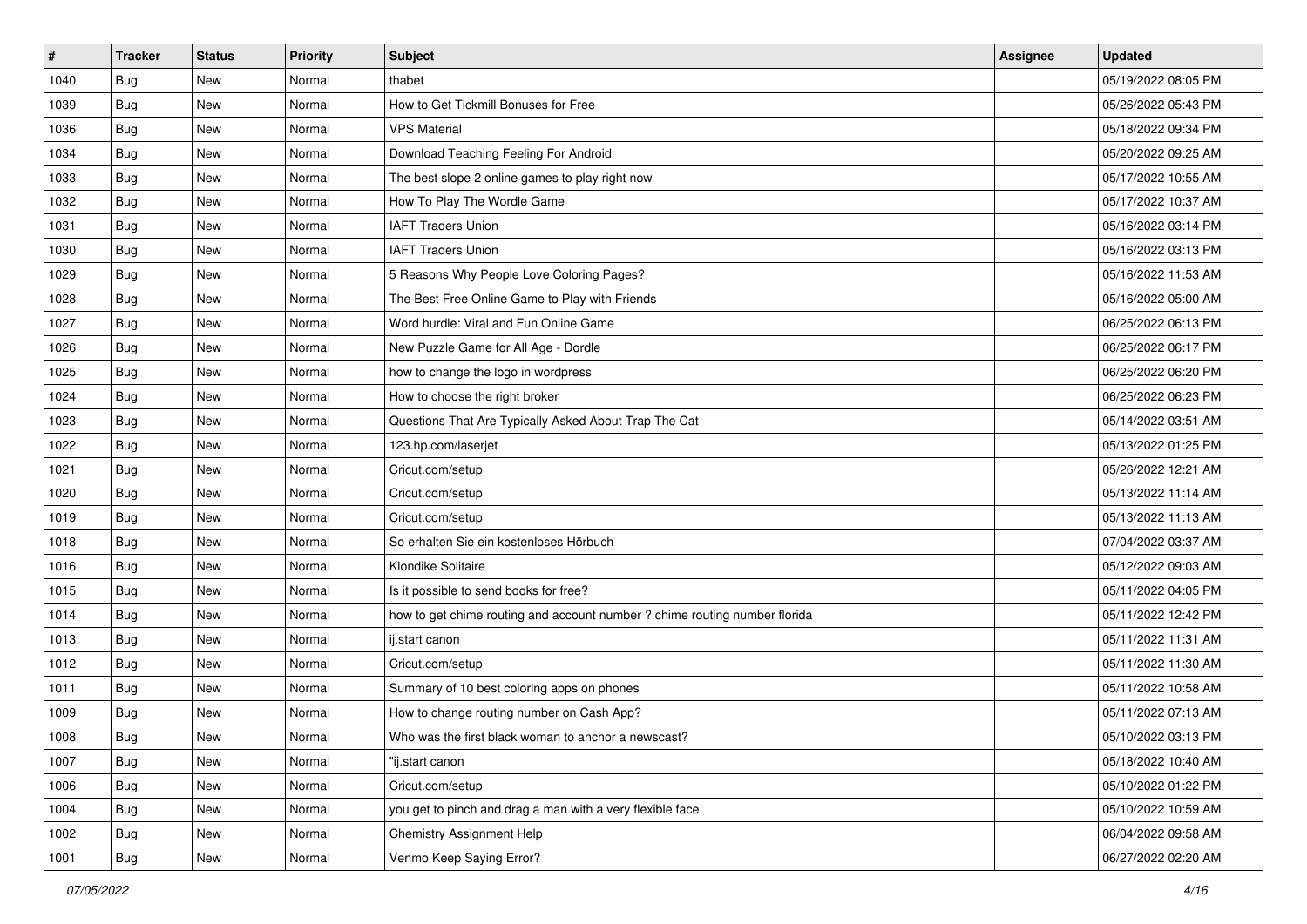| #   | <b>Tracker</b> | <b>Status</b> | <b>Priority</b> | Subject                                                                                | <b>Assignee</b> | <b>Updated</b>      |
|-----|----------------|---------------|-----------------|----------------------------------------------------------------------------------------|-----------------|---------------------|
| 999 | Bug            | New           | Normal          | Is there a way to find Google Feud answers?                                            |                 | 06/28/2022 01:27 AM |
| 998 | Bug            | <b>New</b>    | Normal          | Is It Hard to Solve Wordle An                                                          |                 | 06/27/2022 12:24 AM |
| 997 | Bug            | New           | Normal          | 123.hp.com/laserjet                                                                    |                 | 06/28/2022 09:48 AM |
| 996 | Bug            | <b>New</b>    | Normal          | Cricut.com/setup                                                                       |                 | 06/27/2022 07:12 AM |
| 993 | Bug            | <b>New</b>    | Normal          | IO Games Free Online                                                                   |                 | 06/26/2022 09:41 AM |
| 992 | Bug            | New           | Normal          | So vergrößern Sie Ihr Instagram-Profilbild                                             |                 | 06/26/2022 11:29 PM |
| 991 | Bug            | New           | Normal          | <b>MDMA MOLLY</b>                                                                      |                 | 05/03/2022 12:03 AM |
| 990 | <b>Bug</b>     | New           | Normal          | Mushrooms                                                                              |                 | 06/26/2022 05:41 AM |
| 989 | Bug            | <b>New</b>    | Normal          | Barewoods Wax Cigar                                                                    |                 | 07/04/2022 07:09 AM |
| 988 | Bug            | <b>New</b>    | Normal          | <b>Medicinal Mushrooms</b>                                                             |                 | 06/27/2022 09:33 AM |
| 987 | <b>Bug</b>     | New           | Normal          | <b>Medicinal Mushrooms</b>                                                             |                 | 06/27/2022 07:13 PM |
| 985 | Bug            | New           | Normal          | Find out the vitality of Facebook Phone Number:                                        |                 | 06/27/2022 05:39 AM |
| 984 | Bug            | New           | Normal          | How to disable, permanently delete Twitter account on phone, PC                        |                 | 07/04/2022 07:11 AM |
| 983 | Bug            | <b>New</b>    | Normal          | Finding issue in tekken 3 game?                                                        |                 | 06/28/2022 03:26 AM |
| 982 | Bug            | New           | Normal          | Five sites that let you download free scenarios for your iPhone                        |                 | 05/07/2022 09:34 PM |
| 981 | Bug            | New           | Normal          | VidMate Mod APK                                                                        |                 | 06/28/2022 11:24 AM |
| 980 | <b>Bug</b>     | <b>New</b>    | Normal          | Free Gas Cards for the Unemployed                                                      |                 | 06/28/2022 02:54 PM |
| 979 | Bug            | <b>New</b>    | Normal          | Free Gas Cards for the Unemployed                                                      |                 | 06/25/2022 09:02 PM |
| 978 | Bug            | New           | Normal          | Delamore Lodge is a place to stay.                                                     |                 | 06/27/2022 04:57 AM |
| 977 | Bug            | <b>New</b>    | Normal          | Fans of the Old Country will like this book.                                           |                 | 07/04/2022 06:54 AM |
| 975 | <b>Bug</b>     | New           | Normal          | Payback 2 Mod APK                                                                      |                 | 05/05/2022 10:56 AM |
| 974 | Bug            | <b>New</b>    | Normal          | Watch NCAA Football Live Streaming Free                                                |                 | 06/26/2022 05:33 PM |
| 972 | Bug            | <b>New</b>    | Normal          | How To Borrow Money From The Cash App? Get To Know About The Same                      |                 | 04/25/2022 07:30 AM |
| 971 | <b>Bug</b>     | New           | Normal          | How Do I Check Balance On Cash App Card With Optimum Ease?                             |                 | 06/27/2022 08:16 PM |
| 970 | Bug            | <b>New</b>    | Normal          | The Amount Of Time Does Cash App Direct Deposit Time Take?                             |                 | 06/26/2022 07:32 PM |
| 969 | <b>Bug</b>     | New           | Normal          | Watch NCAA Football Live Match Free                                                    |                 | 06/28/2022 01:31 PM |
| 966 | Bug            | New           | Normal          | How to Download the Filmes                                                             |                 | 06/27/2022 03:25 AM |
| 965 | <b>Bug</b>     | New           | Normal          | Go with cash app customer service to know where I can load my cash app card            |                 | 06/28/2022 04:30 AM |
| 964 | <b>Bug</b>     | New           | Normal          | Can I Fix Cash App Transfer Failed Issues By Adding Sufficient Funds?                  |                 | 07/03/2022 11:10 PM |
| 962 | Bug            | New           | Normal          | Kostenlose Hörbücher                                                                   |                 | 06/26/2022 10:45 PM |
| 961 | Bug            | New           | Normal          | TeaTv is an Android                                                                    |                 | 07/05/2022 12:43 AM |
| 959 | Bug            | New           | Normal          | Get connected with cash app team-How to get money off cash app at walmart without card |                 | 06/27/2022 08:52 AM |
| 958 | <b>Bug</b>     | New           | Normal          | Avail Cash app support service to know Sutton bank cash app number                     |                 | 07/04/2022 11:36 AM |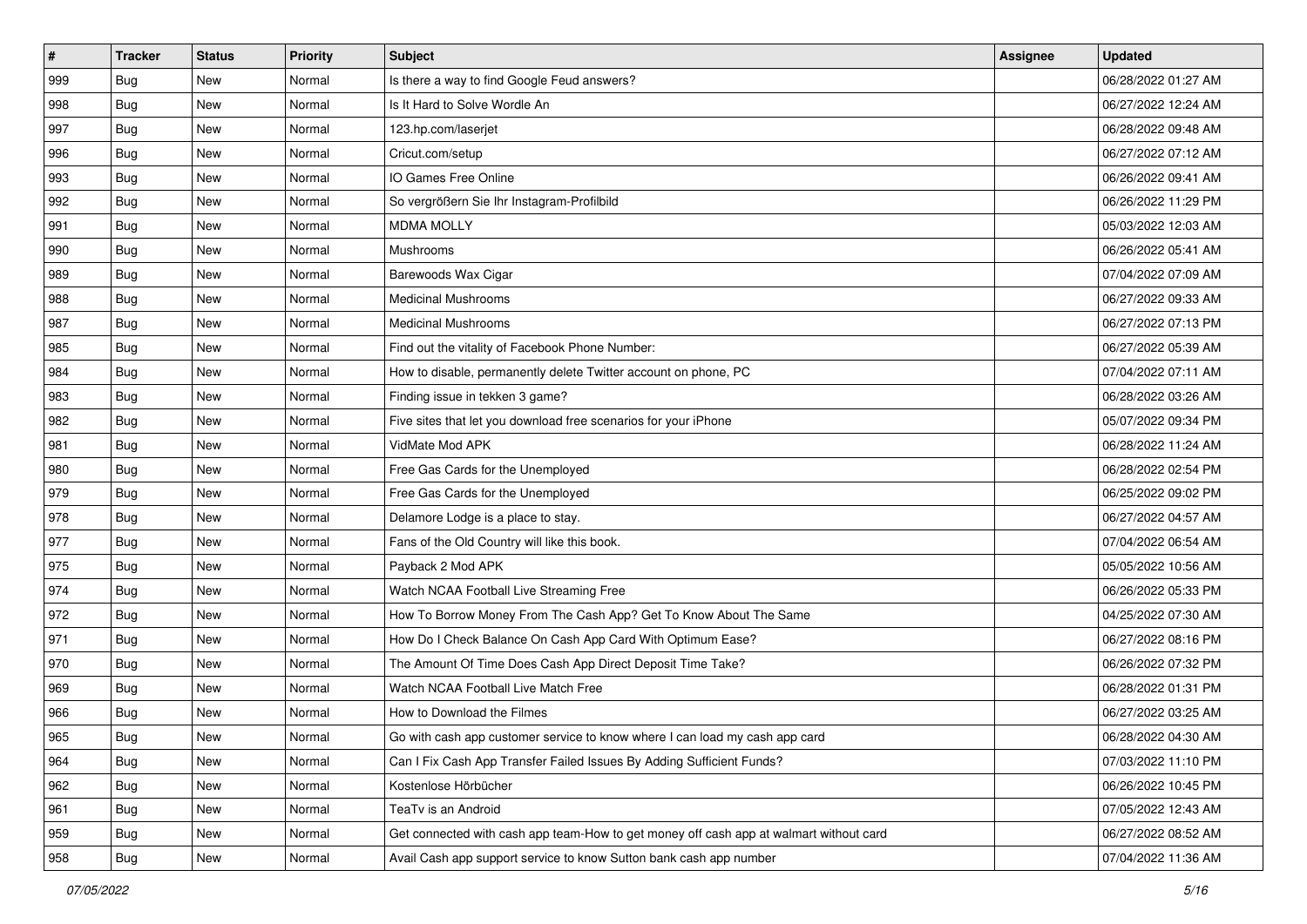| #             | <b>Tracker</b> | <b>Status</b> | <b>Priority</b> | Subject                                                                          | <b>Assignee</b> | <b>Updated</b>      |
|---------------|----------------|---------------|-----------------|----------------------------------------------------------------------------------|-----------------|---------------------|
| 957           | <b>Bug</b>     | New           | Normal          | From Where I Can Get Cheap Writing Services?                                     |                 | 04/20/2022 05:06 AM |
| 956           | Bug            | New           | Normal          | <b>FNF Free Mods Online</b>                                                      |                 | 06/25/2022 09:59 PM |
| 954           | <b>Bug</b>     | New           | Normal          | AZ Screen Recorder Mod                                                           |                 | 07/04/2022 10:08 PM |
| 953           | <b>Bug</b>     | New           | Normal          | Manga Dogs - Read Your Favorite Comics on Your Smartphone                        |                 | 06/27/2022 03:53 PM |
| 952           | <b>Bug</b>     | <b>New</b>    | Normal          | Canon IJ Network Tool                                                            |                 | 06/26/2022 10:35 AM |
| 951           | <b>Bug</b>     | New           | Normal          | Canon.com/ijsetup                                                                |                 | 06/27/2022 07:56 PM |
| 950           | <b>Bug</b>     | <b>New</b>    | Normal          | ij.start canon                                                                   |                 | 07/04/2022 04:29 PM |
| 949           | <b>Bug</b>     | New           | Normal          | <b>Educational Games</b>                                                         |                 | 06/15/2022 09:11 PM |
| 948           | <b>Bug</b>     | <b>New</b>    | Normal          | Canon IJ Network Tool                                                            |                 | 06/27/2022 09:30 PM |
| 947           | <b>Bug</b>     | New           | Normal          | is Disney Now and Disney Plus different?                                         |                 | 04/14/2022 09:53 AM |
| 946           | Bug            | New           | Normal          | What is Plex and Is Plex Legal?                                                  |                 | 06/26/2022 05:23 AM |
| 945           | <b>Bug</b>     | New           | Normal          | TikTok 18 Mod Apk For Your Android                                               |                 | 04/13/2022 09:32 AM |
| 943           | <b>Bug</b>     | <b>New</b>    | Normal          | ij.start canon                                                                   |                 | 04/13/2022 08:52 AM |
| 942           | <b>Bug</b>     | <b>New</b>    | Normal          | Canon IJ Network Tool                                                            |                 | 04/13/2022 08:45 AM |
| 941           | <b>Bug</b>     | New           | Normal          | is Disney Now and Disney Plus different?                                         |                 | 06/26/2022 12:10 PM |
| 940           | Bug            | New           | Normal          | What is Plex and Is Plex Legal?                                                  |                 | 07/04/2022 07:54 PM |
| 935           | <b>Bug</b>     | New           | Normal          | MovieBox Pro Apk - Watch Movies and TV Shows on Your Android Phone               |                 | 07/04/2022 03:38 AM |
| 934           | Bug            | <b>New</b>    | Normal          | MovieBox Pro Apk - Watch Movies and TV Shows on Your Android Phone               |                 | 05/10/2022 11:01 AM |
| 933           | <b>Bug</b>     | New           | Normal          | How Can I Watch Movies on My Mobile Phone                                        |                 | 06/24/2022 12:55 AM |
| 932           | <b>Bug</b>     | New           | Normal          | The best epic, long-playing PC games will consume days of your life.             |                 | 05/15/2022 07:44 PM |
| 930           | <b>Bug</b>     | New           | Normal          | The best free games online                                                       |                 | 04/12/2022 09:05 AM |
| 929           | <b>Bug</b>     | New           | Normal          | Canon IJ Network Tool                                                            |                 | 04/12/2022 08:32 AM |
| 928           | Bug            | <b>New</b>    | Normal          | How Does Sutton Bank Cash App Customer Service Help In Answering Your Questions? |                 | 04/12/2022 11:36 AM |
| 926           | <b>Bug</b>     | New           | Normal          | tavor 7                                                                          |                 | 06/22/2022 05:08 PM |
| 925           | <b>Bug</b>     | New           | Normal          | tavor 7                                                                          |                 | 06/15/2022 03:45 AM |
| 924           | <b>Bug</b>     | New           | Normal          | buy tec 9                                                                        |                 | 04/11/2022 02:54 PM |
| 923           | <b>Bug</b>     | New           | Normal          | frenchies for sale                                                               |                 | 04/11/2022 02:35 PM |
| 922           | I Bug          | New           | Normal          | Why Is The Need For Assignment Writing Services?                                 |                 | 07/04/2022 09:28 PM |
| 921           | Bug            | New           | Normal          | Canon IJ Network Tool                                                            |                 | 04/11/2022 09:00 AM |
| $ 920\rangle$ | Bug            | New           | Normal          | Where I Can Get Essay Writing Services?                                          |                 | 04/11/2022 08:35 AM |
| 918           | Bug            | New           | Normal          | Antivirus for IOS                                                                |                 | 06/16/2022 10:36 PM |
| 917           | <b>Bug</b>     | New           | Normal          | Random Person Sent Me Money on Cash App-find solution?                           |                 | 04/09/2022 12:32 PM |
| 916           | <b>Bug</b>     | New           | Normal          | How long does it take to write a book?                                           |                 | 04/07/2022 12:15 PM |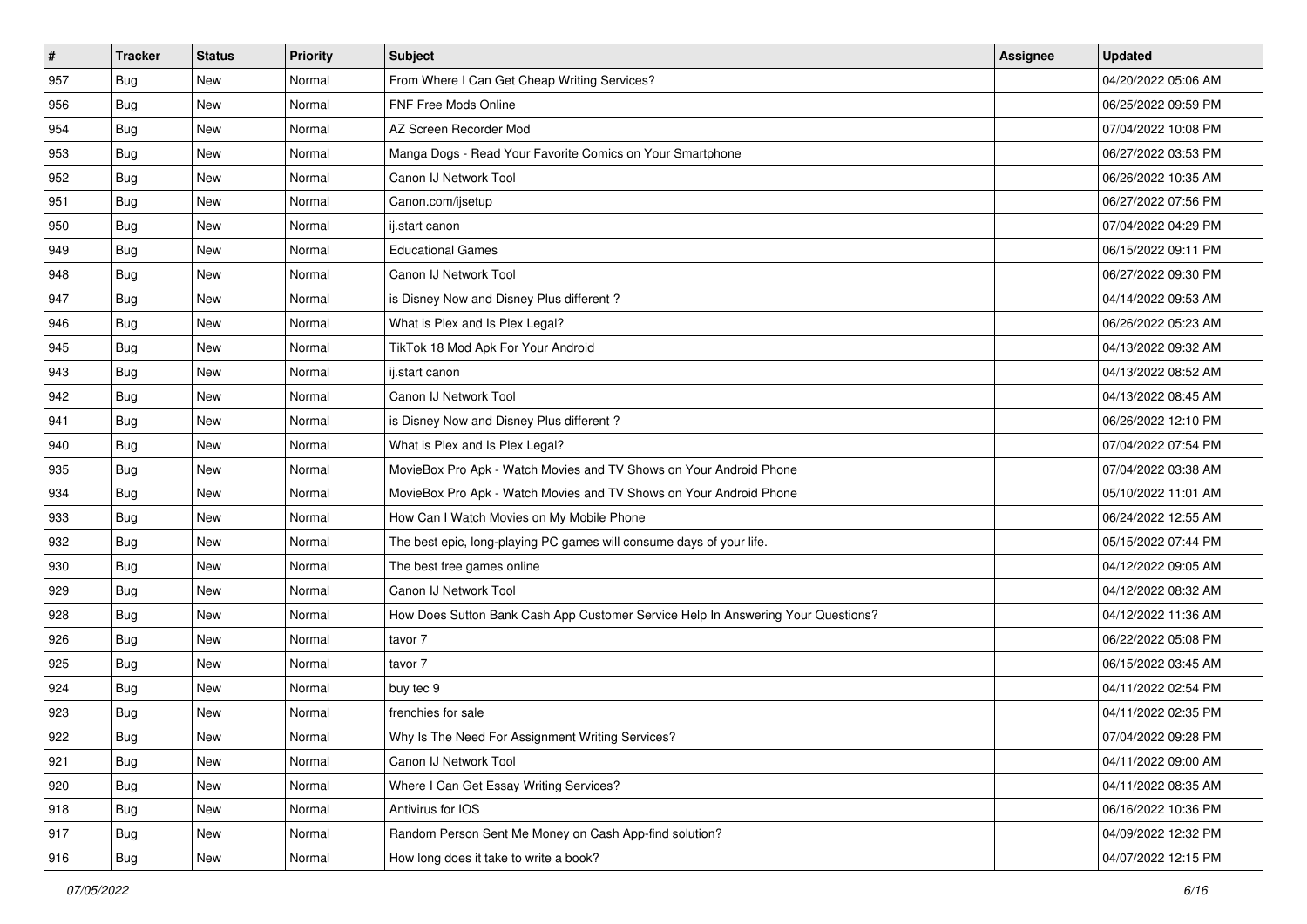| $\vert$ # | <b>Tracker</b> | <b>Status</b> | <b>Priority</b> | Subject                                                                     | <b>Assignee</b> | <b>Updated</b>      |
|-----------|----------------|---------------|-----------------|-----------------------------------------------------------------------------|-----------------|---------------------|
| 915       | <b>Bug</b>     | New           | Normal          | Finance dissertation writing                                                |                 | 04/07/2022 09:22 AM |
| 914       | <b>Bug</b>     | <b>New</b>    | Normal          | Wordle: how to play fashion games for free?                                 |                 | 04/07/2022 08:30 AM |
| 913       | Bug            | New           | Normal          | Canon IJ Network Tool                                                       |                 | 04/07/2022 06:21 AM |
| 912       | <b>Bug</b>     | New           | Normal          | Cuphead Mobile Game Review                                                  |                 | 06/09/2022 10:14 AM |
| 911       | <b>Bug</b>     | <b>New</b>    | Normal          | Aluminum Windows & Doors                                                    |                 | 04/06/2022 08:10 PM |
| 910       | <b>Bug</b>     | New           | Normal          | Each content looks unisize or not formated                                  |                 | 04/06/2022 11:21 AM |
| 909       | Bug            | New           | Normal          | Toca Life World APK                                                         |                 | 04/06/2022 04:52 AM |
| 908       | Bug            | New           | Normal          | Toca Life World APK                                                         |                 | 04/06/2022 03:18 AM |
| 907       | <b>Bug</b>     | New           | Normal          | Canon IJ Network Tool                                                       |                 | 04/04/2022 10:43 AM |
| 906       | Bug            | <b>New</b>    | Normal          | How To Change Cash App From Business To Personal Account For Any Reasons?   |                 | 04/04/2022 09:57 AM |
| 905       | <b>Bug</b>     | New           | Normal          | MINI MILITIA MOD APK                                                        |                 | 05/19/2022 01:54 PM |
| 898       | <b>Bug</b>     | New           | Normal          | Shadow Fight 2 Mod APK                                                      |                 | 04/02/2022 09:17 AM |
| 895       | <b>Bug</b>     | New           | Normal          | Cash App Scams                                                              |                 | 06/18/2022 02:36 PM |
| 893       | <b>Bug</b>     | <b>New</b>    | Normal          | klingeltone                                                                 |                 | 04/13/2022 11:06 AM |
| 892       | <b>Bug</b>     | <b>New</b>    | Normal          | Good game                                                                   |                 | 07/01/2022 10:25 AM |
| 891       | <b>Bug</b>     | New           | Normal          | The most interesting game today, have you tried it?                         |                 | 04/01/2022 09:17 AM |
| 889       | <b>Bug</b>     | New           | Normal          | What is Plex and how it's work?                                             |                 | 04/01/2022 09:14 AM |
| 888       | <b>Bug</b>     | <b>New</b>    | Normal          | Is the Fox News Channel on Roku free?                                       |                 | 06/28/2022 06:58 PM |
| 887       | <b>Bug</b>     | New           | Normal          | What is Plex and how it's work?                                             |                 | 04/01/2022 09:16 AM |
| 886       | <b>Bug</b>     | New           | Normal          | Is the Fox News Channel on Roku free?                                       |                 | 07/03/2022 07:14 PM |
| 885       | Bug            | New           | Normal          | How to Install the Tele Latino App For Android                              |                 | 03/28/2022 04:10 AM |
| 884       | <b>Bug</b>     | New           | Normal          | Why do Subway Surfers popular                                               |                 | 04/01/2022 09:16 AM |
| 883       | Bug            | <b>New</b>    | Normal          | Langweilen Sie sich jemals bei der gleichen alten Schriftart auf Instagram? |                 | 04/01/2022 09:16 AM |
| 882       | Bug            | New           | Normal          | How to change bank account on cash app?                                     |                 | 04/01/2022 09:16 AM |
| 880       | <b>Bug</b>     | New           | Normal          | Why do Subway Surfers popular                                               |                 | 04/01/2022 09:16 AM |
| 878       | Bug            | New           | Normal          | Wie ist instazoom hilfreich beim Herunterladen von Instagram-Profilbildern  |                 | 04/08/2022 09:28 PM |
| 876       | <b>Bug</b>     | New           | Normal          | Download Full-Size Profile Pictures of Your Favorite Users With InstaDP     |                 | 04/01/2022 09:12 AM |
| 875       | I Bug          | New           | Normal          | Red ball game                                                               |                 | 04/01/2022 09:15 AM |
| 874       | Bug            | New           | Normal          | Cómo descargar Minecraft Apk                                                |                 | 06/26/2022 08:01 AM |
| 873       | Bug            | New           | Normal          | Klingeltöne mp3                                                             |                 | 04/13/2022 11:03 AM |
| 872       | Bug            | New           | Normal          | Poppy Playtime Horror Game Free                                             |                 | 04/01/2022 09:11 AM |
| 870       | <b>Bug</b>     | New           | Normal          | Mahjong Solitaire                                                           |                 | 04/01/2022 09:12 AM |
| 869       | <b>Bug</b>     | New           | Normal          | Sonnerie Post Malone 2022                                                   |                 | 04/13/2022 11:05 AM |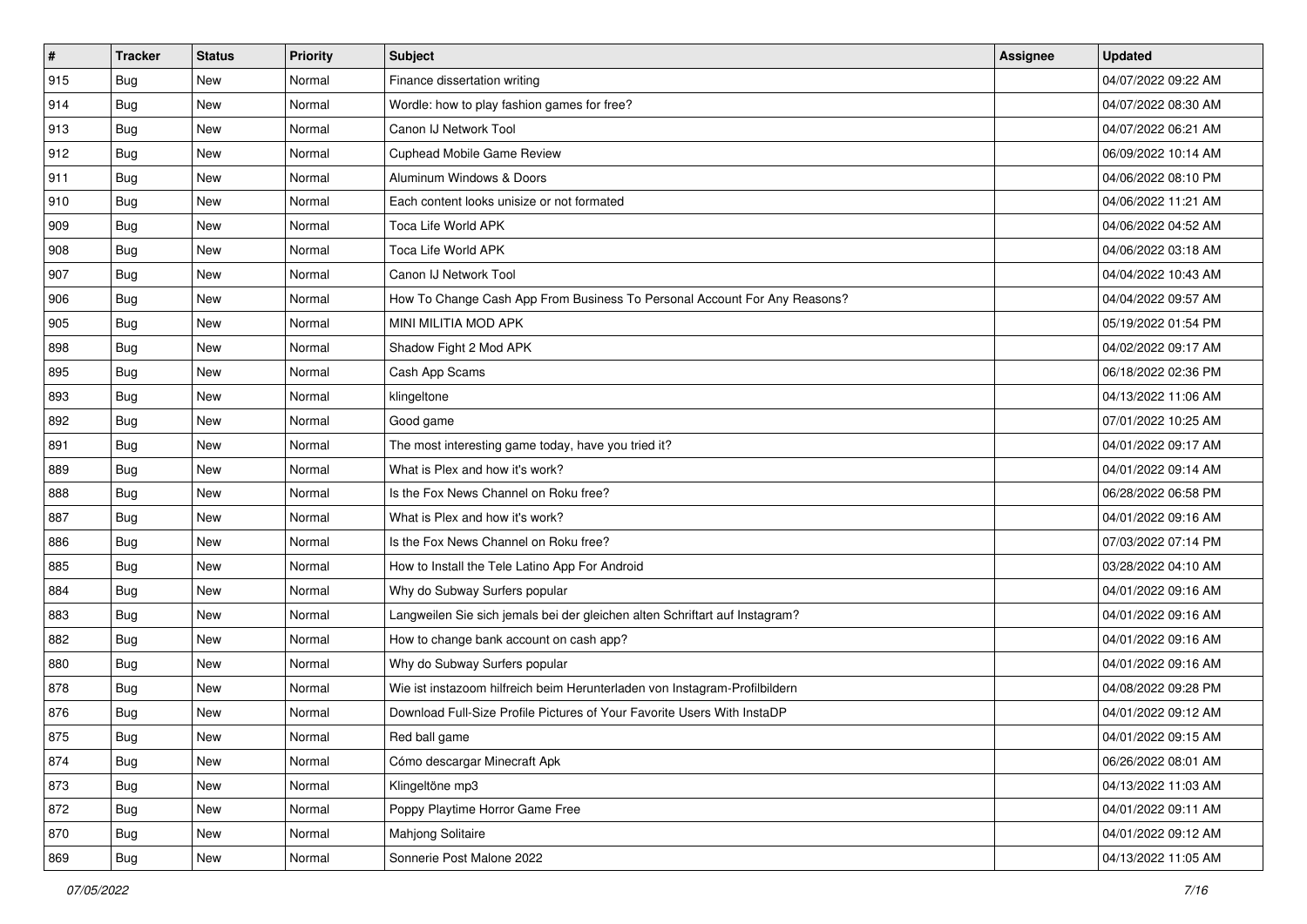| $\vert$ # | <b>Tracker</b> | <b>Status</b> | <b>Priority</b> | <b>Subject</b>                                                                   | <b>Assignee</b> | <b>Updated</b>      |
|-----------|----------------|---------------|-----------------|----------------------------------------------------------------------------------|-----------------|---------------------|
| 865       | <b>Bug</b>     | New           | Normal          | Canon IJ Printer Utility                                                         |                 | 05/18/2022 07:24 PM |
| 864       | <b>Bug</b>     | <b>New</b>    | Normal          | Canon IJ Network Tool                                                            |                 | 04/01/2022 09:14 AM |
| 863       | Bug            | New           | Normal          | Canon IJ Network Tool                                                            |                 | 04/01/2022 09:12 AM |
| 862       | <b>Bug</b>     | New           | Normal          | none                                                                             |                 | 04/01/2022 09:11 AM |
| 859       | <b>Bug</b>     | <b>New</b>    | Normal          | Canon IJ Network Tool                                                            |                 | 04/01/2022 09:13 AM |
| 857       | <b>Bug</b>     | New           | Normal          | Welcome to the world of classic retro games                                      |                 | 04/01/2022 09:13 AM |
| 856       | <b>Bug</b>     | New           | Normal          | Online Classes Assistance Help For Student                                       |                 | 04/01/2022 09:13 AM |
| 855       | Bug            | New           | Normal          | Online Classes Assistance Help For Student                                       |                 | 04/01/2022 09:13 AM |
| 854       | <b>Bug</b>     | New           | Normal          | How To Resolve Password Problems Through Facebook Customer Service?              |                 | 04/09/2022 06:11 PM |
| 853       | Bug            | <b>New</b>    | Normal          | what is dr laser                                                                 |                 | 04/01/2022 09:13 AM |
| 852       | <b>Bug</b>     | New           | Normal          | How to cancel your French Bee flight within 24 hours?                            |                 | 04/01/2022 09:13 AM |
| 851       | <b>Bug</b>     | New           | Normal          | Laden Sie den kostenlosen MP3-Klingelton für Ihr Mobiltelefon herunter           |                 | 04/01/2022 09:14 AM |
| 850       | <b>Bug</b>     | New           | Normal          | Puppy Playtime APK Android                                                       |                 | 04/01/2022 09:14 AM |
| 849       | <b>Bug</b>     | New           | Normal          | FutEmax App Apk - Watch Soccer, Fantasy Football, And More On Your Mobile Device |                 | 04/01/2022 09:04 AM |
| 844       | <b>Bug</b>     | New           | Normal          | To know Chime Routing Number call on the helpline number                         |                 | 04/01/2022 08:58 AM |
| 843       | Bug            | New           | Normal          | Canon IJ Network Tool                                                            |                 | 04/01/2022 08:58 AM |
| 842       | <b>Bug</b>     | New           | Normal          | Join the fun game                                                                |                 | 04/01/2022 08:58 AM |
| 841       | <b>Bug</b>     | New           | Normal          | How do I activate FOX NOW?                                                       |                 | 04/01/2022 08:58 AM |
| 840       | <b>Bug</b>     | New           | Normal          | Is Tubi really free and legal?                                                   |                 | 04/01/2022 08:58 AM |
| 839       | <b>Bug</b>     | New           | Normal          | How do I activate FOX NOW?                                                       |                 | 04/01/2022 08:58 AM |
| 838       | Bug            | New           | Normal          | Celebrity Hunter Mod apk - Como instalá-lo                                       |                 | 04/01/2022 08:58 AM |
| 836       | <b>Bug</b>     | New           | Normal          | What Is The Required Amount To Pay As Cash App Clearance Fee?                    |                 | 04/01/2022 09:00 AM |
| 835       | Bug            | <b>New</b>    | Normal          | Build your strong army with Taming io                                            |                 | 04/01/2022 08:59 AM |
| 834       | Bug            | New           | Normal          | Grasp the secret to relieve stress and fatigue                                   |                 | 04/01/2022 08:57 AM |
| 833       | <b>Bug</b>     | New           | Normal          | Does Direct Deposit Hit Chime- seek Chime Customer Service                       |                 | 04/01/2022 08:59 AM |
| 832       | Bug            | New           | Normal          | Choque Royale Mod Apk                                                            |                 | 04/01/2022 08:59 AM |
| 831       | <b>Bug</b>     | New           | Normal          | Build and shoot                                                                  |                 | 05/29/2022 04:47 PM |
| 830       | I Bug          | New           | Normal          | Poppy Playtime APK                                                               |                 | 06/27/2022 10:31 PM |
| 828       | Bug            | New           | Normal          | Nursery management                                                               |                 | 06/28/2022 12:10 PM |
| 827       | Bug            | New           | Normal          | Come To Know The Required Steps To Unlock Cash App Account                       |                 | 04/01/2022 08:59 AM |
| 826       | Bug            | New           | Normal          | How to Dowload MXL TV Premium                                                    |                 | 05/26/2022 03:34 PM |
| 825       | <b>Bug</b>     | New           | Normal          | Lucky Patcher Download                                                           |                 | 06/26/2022 06:09 PM |
| 822       | <b>Bug</b>     | New           | Normal          | Dowload Your Boyfriend Game                                                      |                 | 07/04/2022 11:40 AM |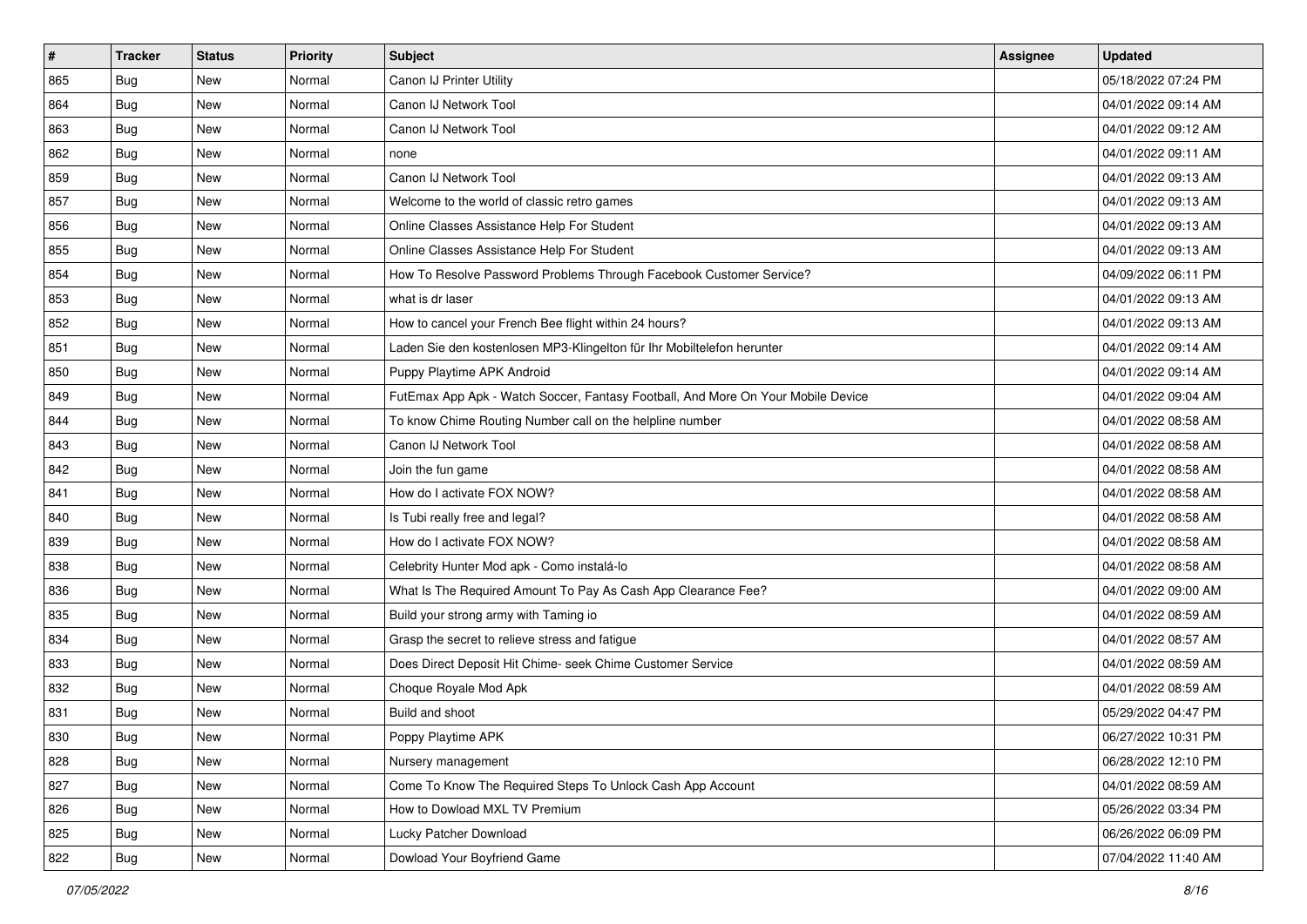| #   | <b>Tracker</b> | <b>Status</b> | <b>Priority</b> | Subject                                                                       | <b>Assignee</b> | <b>Updated</b>      |
|-----|----------------|---------------|-----------------|-------------------------------------------------------------------------------|-----------------|---------------------|
| 821 | <b>Bug</b>     | New           | Normal          | Nicoo - A Review of the Popular Battle Royale Game                            |                 | 06/28/2022 08:30 AM |
| 820 | <b>Bug</b>     | New           | Normal          | Metal Slug Apk para Android                                                   |                 | 07/04/2022 09:47 AM |
| 819 | Bug            | New           | Normal          | Metal Slug Apk para Android                                                   |                 | 06/27/2022 09:35 AM |
| 817 | <b>Bug</b>     | New           | Normal          | Pacman 30th Anniversary                                                       |                 | 07/03/2022 11:23 PM |
| 816 | <b>Bug</b>     | New           | Normal          | Play Scribble io fun with everyone                                            |                 | 07/02/2022 10:43 AM |
| 811 | Bug            | New           | Normal          | Canon IJ Network Tool                                                         |                 | 07/03/2022 03:22 PM |
| 809 | Bug            | New           | Normal          | Smash Karts - immerse yourself in the exciting race                           |                 | 07/04/2022 07:42 PM |
| 808 | Bug            | New           | Normal          | Sinnvolle Guten-Morgen-Grüße                                                  |                 | 07/03/2022 07:27 PM |
| 807 | <b>Bug</b>     | New           | Normal          | 1v1Battle is a strategic action 'Build and shoot' game                        |                 | 06/27/2022 06:52 AM |
| 804 | Bug            | <b>New</b>    | Normal          | Review                                                                        |                 | 07/03/2022 10:51 PM |
| 802 | <b>Bug</b>     | New           | Normal          | Who Is an ETL Engineer                                                        |                 | 07/02/2022 06:40 AM |
| 801 | <b>Bug</b>     | New           | Normal          | Who Is an ETL Engineer                                                        |                 | 07/02/2022 05:26 AM |
| 800 | <b>Bug</b>     | New           | Normal          | Who Is an ETL Engineer                                                        |                 | 07/03/2022 02:50 AM |
| 799 | <b>Bug</b>     | New           | Normal          | Who Is an ETL Engineer                                                        |                 | 07/04/2022 10:42 AM |
| 798 | <b>Bug</b>     | New           | Normal          | Who Is an ETL Engineer                                                        |                 | 07/04/2022 09:00 PM |
| 796 | <b>Bug</b>     | New           | Normal          | How Does Cash App ++ actually work and What is the process of it              |                 | 07/02/2022 11:27 PM |
| 795 | <b>Bug</b>     | New           | Normal          | Drift Boss - Exciting Race                                                    |                 | 06/26/2022 06:32 PM |
| 792 | <b>Bug</b>     | New           | Normal          | What is Google Camera Mod?                                                    |                 | 06/27/2022 10:20 AM |
| 791 | <b>Bug</b>     | New           | Normal          | Samsnung TV Plus is not working                                               |                 | 04/01/2022 09:03 AM |
| 790 | <b>Bug</b>     | New           | Normal          | My app                                                                        |                 | 04/01/2022 09:03 AM |
| 789 | Bug            | New           | Normal          | Full version                                                                  |                 | 07/04/2022 01:29 PM |
| 788 | <b>Bug</b>     | New           | Normal          | Intro Maker Mod APK                                                           |                 | 07/04/2022 05:14 AM |
| 787 | Bug            | <b>New</b>    | Normal          | Assured Assignment Help                                                       |                 | 07/04/2022 06:28 AM |
| 786 | Bug            | New           | Normal          | Best Assignment Help in Australia & UK                                        |                 | 07/02/2022 01:03 PM |
| 785 | <b>Bug</b>     | New           | Normal          | How To Get Money Off Cash App Without Card Or With A Card?                    |                 | 07/02/2022 07:16 AM |
| 784 | Bug            | New           | Normal          | How To Add Money On Cash App Card And Check The Funds?                        |                 | 07/04/2022 01:54 PM |
| 783 | <b>Bug</b>     | New           | Normal          | How Do I Determine The Reasons And Solutions To Fix Cash App Transfer Failed? |                 | 07/04/2022 06:20 PM |
| 782 | I Bug          | New           | Normal          | Comment faire une sonnerie téléphonique                                       |                 | 07/03/2022 09:43 AM |
| 781 | Bug            | New           | Normal          | Free Whatsapp Group to Join                                                   |                 | 07/02/2022 07:28 AM |
| 777 | Bug            | New           | Normal          | Obtain driving instructions using Google Maps.                                |                 | 07/05/2022 01:19 AM |
| 776 | Bug            | New           | Normal          | Wibargain                                                                     |                 | 07/02/2022 09:26 AM |
| 775 | Bug            | New           | Normal          | cash app                                                                      |                 | 02/14/2022 08:20 AM |
| 774 | Bug            | New           | Normal          | Follow proper initiatives                                                     |                 | 07/01/2022 04:41 PM |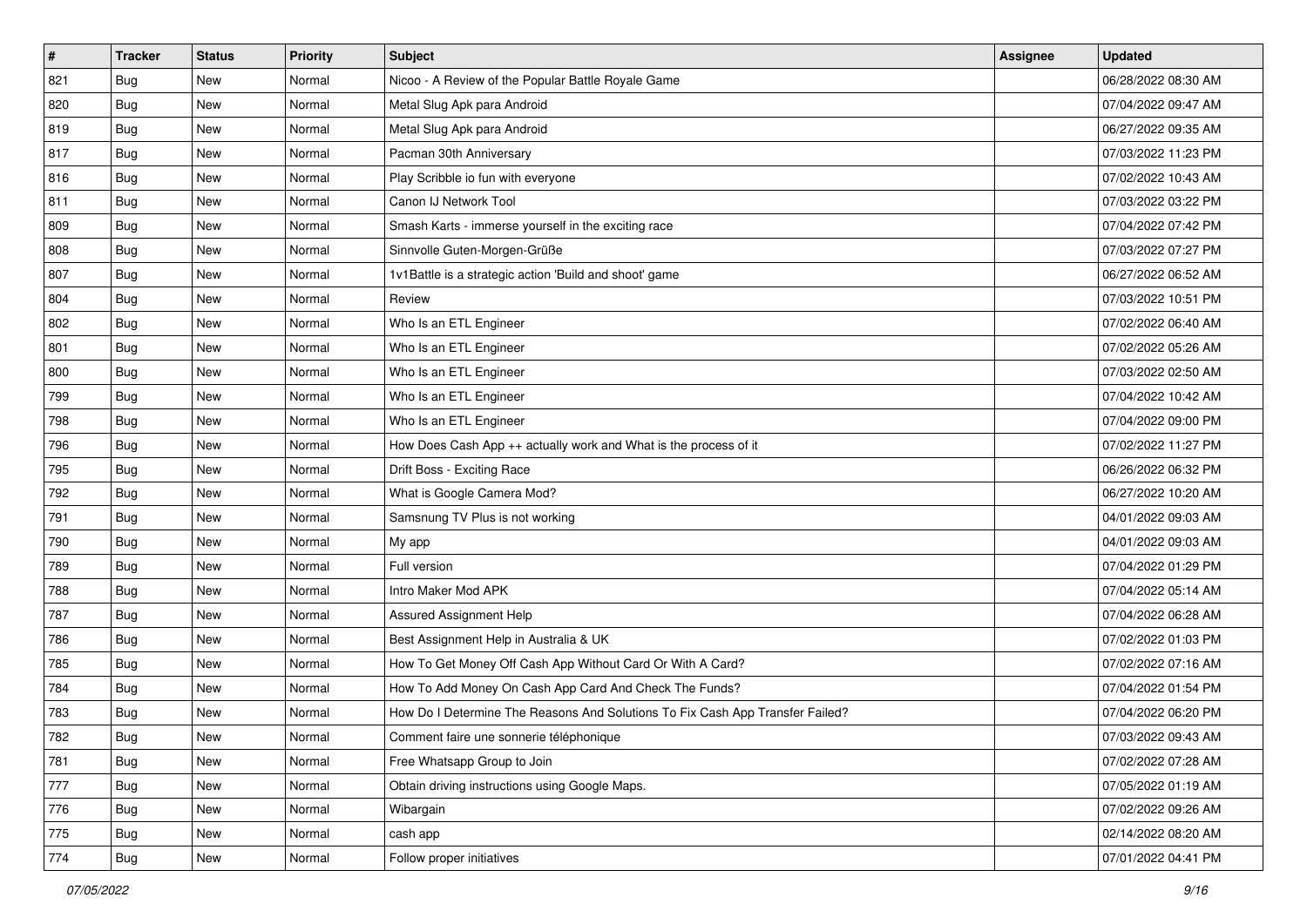| $\vert$ # | <b>Tracker</b> | <b>Status</b> | <b>Priority</b> | Subject                                                                                             | <b>Assignee</b> | <b>Updated</b>      |
|-----------|----------------|---------------|-----------------|-----------------------------------------------------------------------------------------------------|-----------------|---------------------|
| 773       | <b>Bug</b>     | New           | Normal          | Spades - Play online free                                                                           |                 | 07/02/2022 08:02 AM |
| 772       | Bug            | <b>New</b>    | Normal          | united airlines baggage policy                                                                      |                 | 07/04/2022 12:27 AM |
| 771       | Bug            | New           | Normal          | united airlines baggage policy                                                                      |                 | 07/03/2022 10:28 AM |
| 770       | <b>Bug</b>     | New           | Normal          | Canon IJ Network Tool                                                                               |                 | 07/04/2022 11:49 PM |
| 769       | Bug            | New           | Normal          | check my cash app                                                                                   |                 | 07/04/2022 06:14 AM |
| 768       | <b>Bug</b>     | New           | Normal          | Where can you buy best jackets online?                                                              |                 | 07/04/2022 04:44 PM |
| 767       | Bug            | New           | Normal          | apkmod                                                                                              |                 | 07/03/2022 11:02 AM |
| 766       | <b>Bug</b>     | New           | Normal          | Pobreflix Mod APK Review                                                                            |                 | 07/04/2022 09:29 PM |
| 765       | <b>Bug</b>     | New           | Normal          | Follow proper initiatives to check my cash app                                                      |                 | 07/04/2022 07:06 PM |
| 764       | Bug            | <b>New</b>    | Normal          | What is available to see what I can watch HBO Max?                                                  |                 | 07/04/2022 12:11 PM |
| 762       | <b>Bug</b>     | New           | Normal          | How To Add Money To A Cash App Card If Struggling With Low Amount?                                  |                 | 06/29/2022 10:53 AM |
| 760       | <b>Bug</b>     | New           | Normal          | apkmod                                                                                              |                 | 06/27/2022 04:13 PM |
| 758       | Bug            | New           | Normal          | How Do I Study Consistently For Hours?                                                              |                 | 06/27/2022 12:49 AM |
| 757       | <b>Bug</b>     | New           | Normal          | Why Is Issue of Car Maintenance so Famous for the Consumers?                                        |                 | 04/01/2022 09:01 AM |
| 754       | <b>Bug</b>     | New           | Normal          | Cómo descargar tonos gratis de teléfono celular                                                     |                 | 06/26/2022 01:56 PM |
| 753       | Bug            | New           | Normal          | onlineessaygrader                                                                                   |                 | 06/28/2022 05:55 AM |
| 752       | <b>Bug</b>     | New           | Normal          | Plagerism checker                                                                                   |                 | 06/26/2022 06:33 PM |
| 750       | <b>Bug</b>     | New           | Normal          | Create a Report Template                                                                            |                 | 07/04/2022 04:40 PM |
| 749       | Bug            | New           | Normal          | The Best Bubble Shooter Game for Android                                                            |                 | 06/26/2022 12:12 PM |
| 748       | <b>Bug</b>     | <b>New</b>    | Normal          | Il y a quelques façons d'obtenir des sonneries gratuites pour votre iPhone                          |                 | 06/26/2022 11:24 PM |
| 747       | <b>Bug</b>     | New           | Normal          | How to Install Tyflex Plus on Your Android Device                                                   |                 | 07/03/2022 07:14 PM |
| 744       | <b>Bug</b>     | New           | Normal          | <b>Pixel Survive</b>                                                                                |                 | 06/28/2022 05:13 AM |
| 743       | Bug            | New           | Normal          | They promote 'pixel art' contests and a 'game jam' related to the work and figure of Carlos Casares |                 | 06/28/2022 12:04 PM |
| 742       | <b>Bug</b>     | New           | Normal          | How Long Does Cash App Support Take To Respond For A Better Support?                                |                 | 07/04/2022 11:48 PM |
| 741       | <b>Bug</b>     | New           | Normal          | <b>Blockchain Technology Solutions</b>                                                              |                 | 06/26/2022 02:19 AM |
| 739       | Bug            | New           | Normal          | law dissertation help                                                                               |                 | 06/27/2022 06:12 PM |
| 738       | <b>Bug</b>     | New           | Normal          | How Much Amount Do I Get Using The Referral Code For Cash App?                                      |                 | 06/27/2022 03:58 PM |
| 737       | I Bug          | New           | Normal          | How Do I Talk To A Live Person At Facebook If Anything Is Doubtful?                                 |                 | 06/27/2022 09:59 PM |
| 736       | Bug            | New           | Normal          | I Want to Edit in My Website (transfer-factor.net) Unfortunately, Unable to Edit It                 |                 | 06/24/2022 07:32 AM |
| 735       | Bug            | New           | Normal          | A quick fix of how to get money back from cash app stocks                                           |                 | 07/04/2022 06:49 PM |
| 734       | Bug            | New           | Normal          | DR. STRANGE: Multiverse of Scheduling Madness!                                                      |                 | 06/28/2022 07:07 AM |
| 733       | <b>Bug</b>     | New           | Normal          | How does one go about getting a book deal?                                                          |                 | 06/28/2022 06:35 PM |
| 732       | <b>Bug</b>     | New           | Normal          | Get rectifications steps about why cash app transfer failed                                         |                 | 07/04/2022 12:38 PM |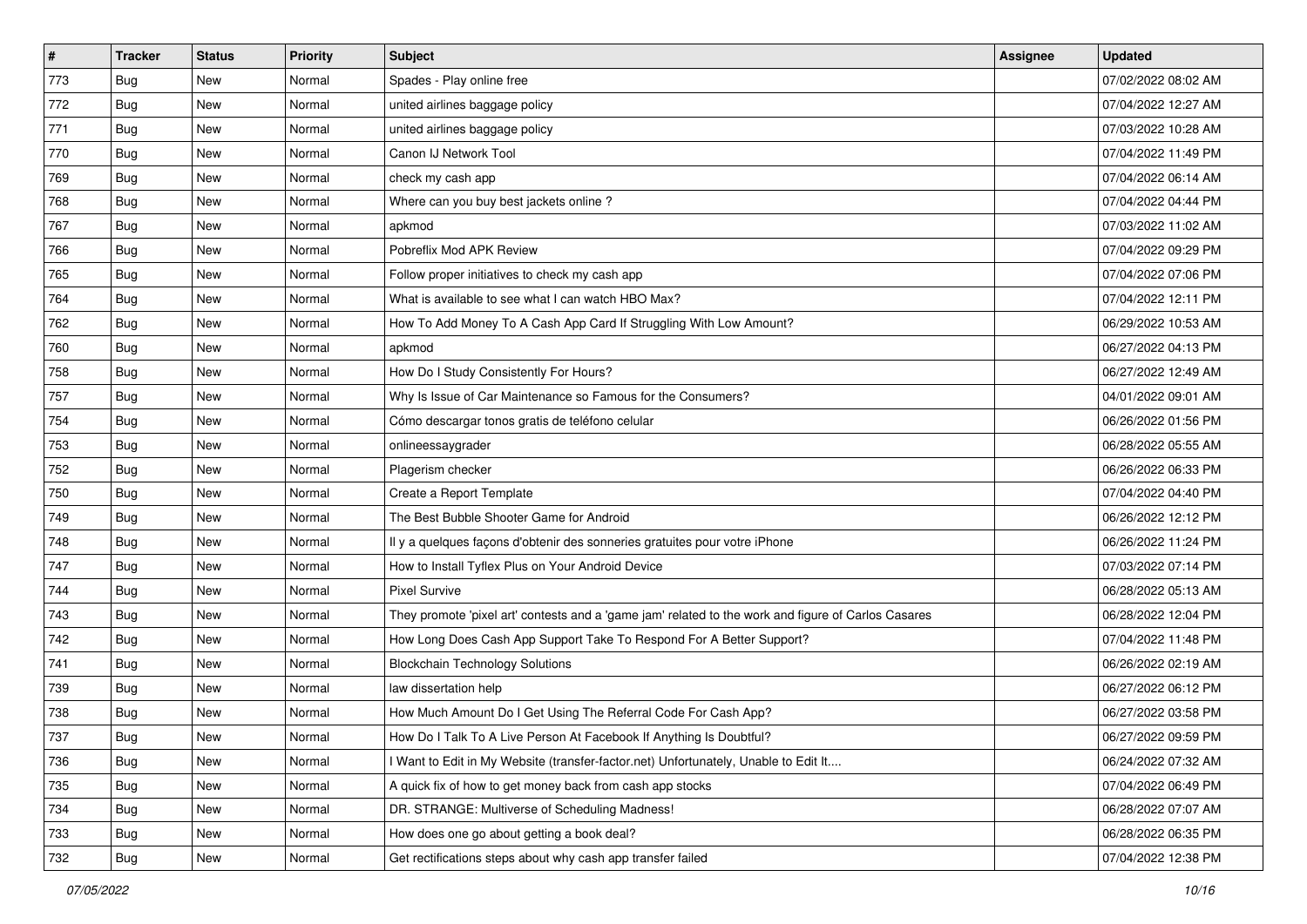| $\sharp$ | <b>Tracker</b> | <b>Status</b> | <b>Priority</b> | Subject                                                                      | <b>Assignee</b> | <b>Updated</b>      |
|----------|----------------|---------------|-----------------|------------------------------------------------------------------------------|-----------------|---------------------|
| 731      | <b>Bug</b>     | New           | Normal          | Avail Of Cash App Customer Service If Unable To Down Cash App Mobile App?    |                 | 06/25/2022 08:36 PM |
| 730      | <b>Bug</b>     | New           | Normal          | Canon IJ Network Tool                                                        |                 | 06/26/2022 05:51 PM |
| 729      | Bug            | New           | Normal          | Canon IJ Network Tool                                                        |                 | 06/28/2022 01:10 PM |
| 728      | Bug            | New           | Normal          | Will Cash App refund money if scammed? Hitches With Optimum Ease             |                 | 06/26/2022 06:15 AM |
| 726      | Bug            | New           | Normal          | Mobile Application Development Services                                      |                 | 06/30/2022 08:49 PM |
| 724      | <b>Bug</b>     | New           | Normal          | Dial Chime Customer support number for a quick response                      |                 | 07/04/2022 12:55 PM |
| 721      | Bug            | New           | Normal          | Cómo instalar un Mod Apk                                                     |                 | 07/03/2022 04:55 PM |
| 720      | <b>Bug</b>     | <b>New</b>    | Normal          | How does Cash App Phone Number provide a quick treatment?                    |                 | 07/04/2022 12:42 PM |
| 719      | Bug            | New           | Normal          | How Do I Send \$5000 Through Cash App Account With Ease?                     |                 | 07/03/2022 02:41 PM |
| 717      | Bug            | <b>New</b>    | Normal          | Disney Plus Apk - Watch Movies and TV Shows on Your Device                   |                 | 07/04/2022 05:53 PM |
| 716      | <b>Bug</b>     | New           | Normal          | La celebración de un BabyShower.                                             |                 | 07/04/2022 08:36 AM |
| 715      | Bug            | New           | Normal          | Puppy Playtime Descargar gratis                                              |                 | 07/02/2022 05:29 PM |
| 714      | Bug            | New           | Normal          | Cuevana 3 Premium - Enjoy Your Favorite Movies and TV Shows on Your Smart TV |                 | 07/04/2022 08:46 PM |
| 712      | <b>Bug</b>     | New           | Normal          | <b>Tips and Tricks</b>                                                       |                 | 07/04/2022 07:57 PM |
| 711      | <b>Bug</b>     | New           | Normal          | Human Fall Flat Apk Download                                                 |                 | 07/01/2022 01:14 AM |
| 710      | Bug            | New           | Normal          | Take Necessary Assistance If You Are Unable Activate Cash App Card           |                 | 07/04/2022 04:59 PM |
| 709      | <b>Bug</b>     | New           | Normal          | How To Load Cash App Card At Walmart Without Having To Face Any Hassle?      |                 | 07/02/2022 09:51 PM |
| 708      | Bug            | New           | Normal          | Efficient ways to proceed with the cash app dispute process?                 |                 | 06/29/2022 10:24 AM |
| 706      | <b>Bug</b>     | New           | Normal          | How Can You Cancel A Cash App Payment Without Any Prior Information?         |                 | 06/26/2022 09:13 AM |
| 705      | Bug            | New           | Normal          | wuxiaworld                                                                   |                 | 07/04/2022 10:20 AM |
| 704      | Bug            | New           | Normal          | Reach support team of Chime Customer Service for instant help                |                 | 07/03/2022 12:04 AM |
| 703      | Bug            | New           | Normal          | For real-time help, dial Facebook customer service number                    |                 | 07/02/2022 07:08 PM |
| 702      | Bug            | New           | Normal          | Avail Chime Customer Service to know How To Get Chime Bank Statement         |                 | 07/04/2022 05:58 AM |
| 701      | Bug            | New           | Normal          | Why Law Essay Helper UK is Necessary?                                        |                 | 07/03/2022 11:15 AM |
| 700      | Bug            | New           | Normal          | Cómo descargar Poppy Playtime                                                |                 | 04/01/2022 09:30 AM |
| 699      | Bug            | New           | Normal          | Would you be able to utilize Cash App Twitch?                                |                 | 07/04/2022 06:49 PM |
| 697      | <b>Bug</b>     | New           | Normal          | How to Descargar Pura TV For Android                                         |                 | 07/02/2022 11:53 AM |
| 696      | <b>Bug</b>     | New           | Normal          | How to Install the TuMangaOnline App                                         |                 | 07/04/2022 06:57 AM |
| 695      | Bug            | New           | Normal          | Refer Listas IPTV Apk                                                        |                 | 07/04/2022 02:19 AM |
| 692      | Bug            | New           | Normal          | Esports 888b                                                                 |                 | 07/02/2022 11:10 AM |
| 691      | Bug            | New           | Normal          | tea garden dublin                                                            |                 | 04/01/2022 09:31 AM |
| 690      | Bug            | New           | Normal          | campervan hire                                                               |                 | 07/02/2022 07:35 AM |
| 689      | <b>Bug</b>     | New           | Normal          | How to use twitch.tv/activate?                                               |                 | 07/04/2022 12:58 PM |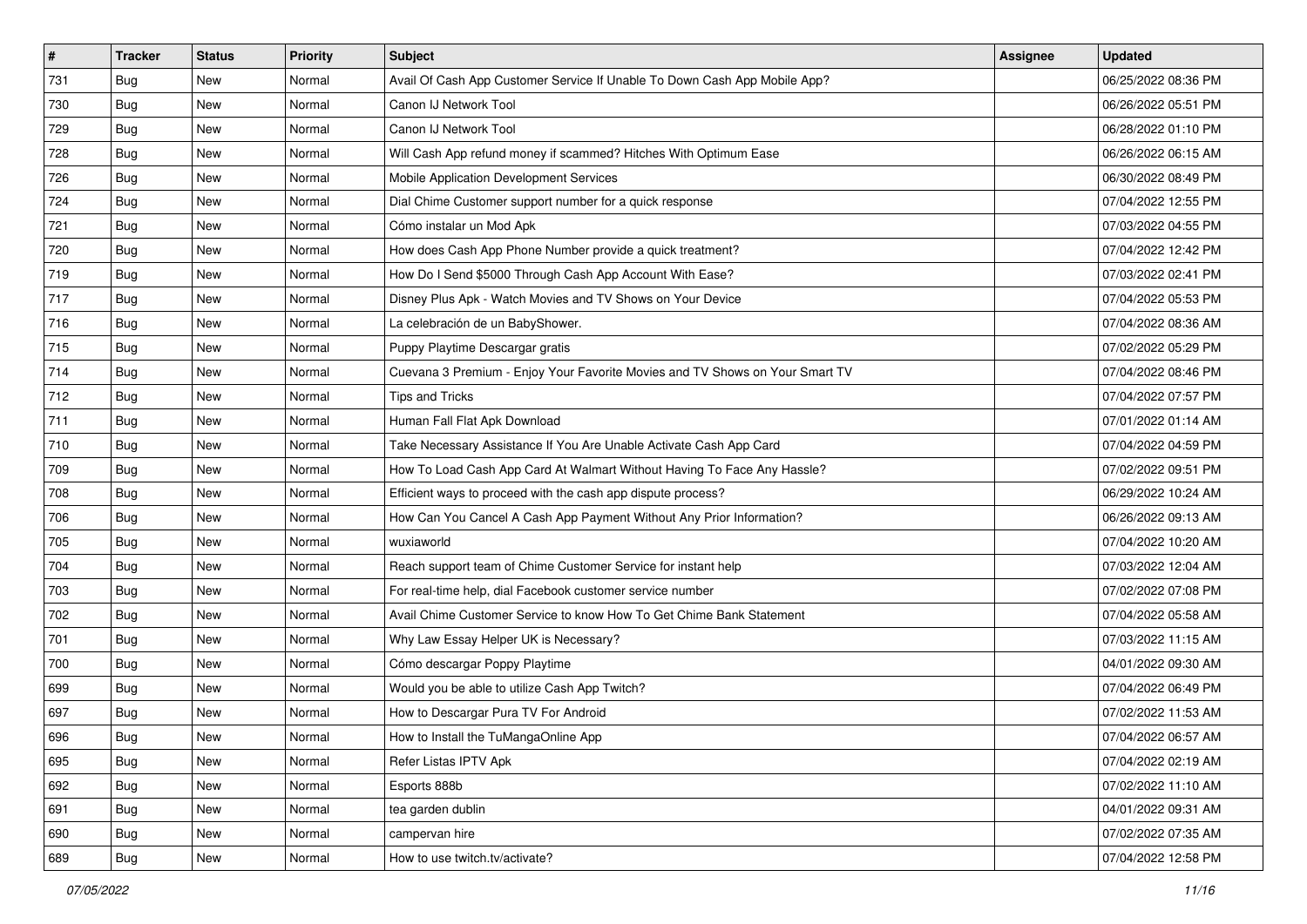| $\sharp$ | <b>Tracker</b> | <b>Status</b> | <b>Priority</b> | <b>Subject</b>                                                        | <b>Assignee</b> | <b>Updated</b>      |
|----------|----------------|---------------|-----------------|-----------------------------------------------------------------------|-----------------|---------------------|
| 688      | Bug            | New           | Normal          | How to use twitch.tv/activate?                                        |                 | 07/03/2022 01:23 AM |
| 687      | Bug            | <b>New</b>    | Normal          | How to use twitch.tv/activate?                                        |                 | 07/04/2022 11:40 PM |
| 686      | Bug            | New           | Normal          | Welcome To The Most Demandable Mahipalpur Escorts Agency              |                 | 07/03/2022 07:46 PM |
| 684      | Bug            | <b>New</b>    | Normal          | Difference between paper map and online map                           |                 | 07/04/2022 05:03 AM |
| 682      | Bug            | <b>New</b>    | Normal          | Does Facebook customer service live chat allow to speak with someone? |                 | 07/03/2022 03:46 AM |
| 679      | Bug            | New           | Normal          | Word Finder helps you to play word games better                       |                 | 04/01/2022 09:34 AM |
| 678      | Bug            | <b>New</b>    | Normal          | How to be a winner in buidnow gg                                      |                 | 07/02/2022 01:45 PM |
| 677      | Bug            | New           | Normal          | Logo Design Services Near Me                                          |                 | 07/05/2022 12:15 AM |
| 676      | Bug            | <b>New</b>    | Normal          | Does Facebook customer service live chat allow to speak with someone? |                 | 04/01/2022 09:39 AM |
| 675      | Bug            | <b>New</b>    | Normal          | What Are Smart Tactics To Fix Cash App Transfer Failed Hurdles?       |                 | 06/27/2022 09:51 AM |
| 673      | Bug            | <b>New</b>    | Normal          | Learn the basics of pixel art - Clear grid                            |                 | 07/01/2022 01:56 PM |
| 672      | Bug            | New           | Normal          | The easiest way to delete ringtones on iPhone                         |                 | 07/04/2022 01:22 PM |
| 670      | Bug            | New           | Normal          | JTWhatsApp Apk - The New and Improved WhatsApp                        |                 | 07/04/2022 03:20 PM |
| 668      | Bug            | <b>New</b>    | Normal          | Get to know Cash App Refund Process here                              |                 | 06/29/2022 07:21 AM |
| 667      | Bug            | <b>New</b>    | Normal          | What Is a Ringtone?                                                   |                 | 07/04/2022 09:55 AM |
| 666      | Bug            | New           | Normal          | 470+ pages à colorier de Noël                                         |                 | 07/02/2022 05:51 AM |
| 664      | Bug            | <b>New</b>    | Normal          | Tea TV Apk Download - The Best Way to Watch Movies Offline            |                 | 07/03/2022 03:24 PM |
| 662      | Bug            | <b>New</b>    | Normal          | Oreo TV Download - The Easiest Way to Watch Live TV                   |                 | 07/03/2022 01:01 PM |
| 661      | Bug            | New           | Normal          | Turbo VPN MOD APK Download                                            |                 | 07/03/2022 05:34 AM |
| 660      | Bug            | <b>New</b>    | Normal          | Anchovies Nutrition Facts And Health Benefits                         |                 | 04/01/2022 09:40 AM |
| 659      | Bug            | New           | Normal          | Olive Oil Properties And Health Benefits                              |                 | 07/04/2022 06:06 PM |
| 658      | Bug            | <b>New</b>    | Normal          | Watermelon Nutrition Facts And Health Benefits                        |                 | 07/04/2022 09:16 PM |
| 657      | Bug            | <b>New</b>    | Normal          | <b>Coconut Nutrition Facts And Health Benefits</b>                    |                 | 07/04/2022 11:24 AM |
| 656      | Bug            | <b>New</b>    | Normal          | Kiwi Nutrition Facts And Health Benefits                              |                 | 07/02/2022 03:44 PM |
| 655      | Bug            | <b>New</b>    | Normal          | <b>Eggplant Health Benefits</b>                                       |                 | 07/03/2022 02:18 AM |
| 653      | Bug            | New           | Normal          | Jujube (Jinjoles): Properties And Health Benefits                     |                 | 07/02/2022 08:17 PM |
| 652      | Bug            | <b>New</b>    | Normal          | <b>Sesame Health Benefits</b>                                         |                 | 07/03/2022 12:28 PM |
| 651      | <b>Bug</b>     | New           | Normal          | Salmon Health Benefits                                                |                 | 07/02/2022 12:54 PM |
| 650      | Bug            | New           | Normal          | <b>Cherries Health Benefits</b>                                       |                 | 07/01/2022 03:20 PM |
| 645      | Bug            | New           | Normal          | thong tin chinh xac nhat hom nay                                      |                 | 07/02/2022 10:14 AM |
| 644      | Bug            | New           | Normal          | <b>TeaTV App Review</b>                                               |                 | 06/27/2022 11:47 AM |
| 643      | Bug            | New           | Normal          | Oreo TV Apk Download                                                  |                 | 07/02/2022 12:05 PM |
| 642      | <b>Bug</b>     | New           | Normal          | thong tin thoi tiet ngay hom nay                                      |                 | 07/04/2022 12:09 AM |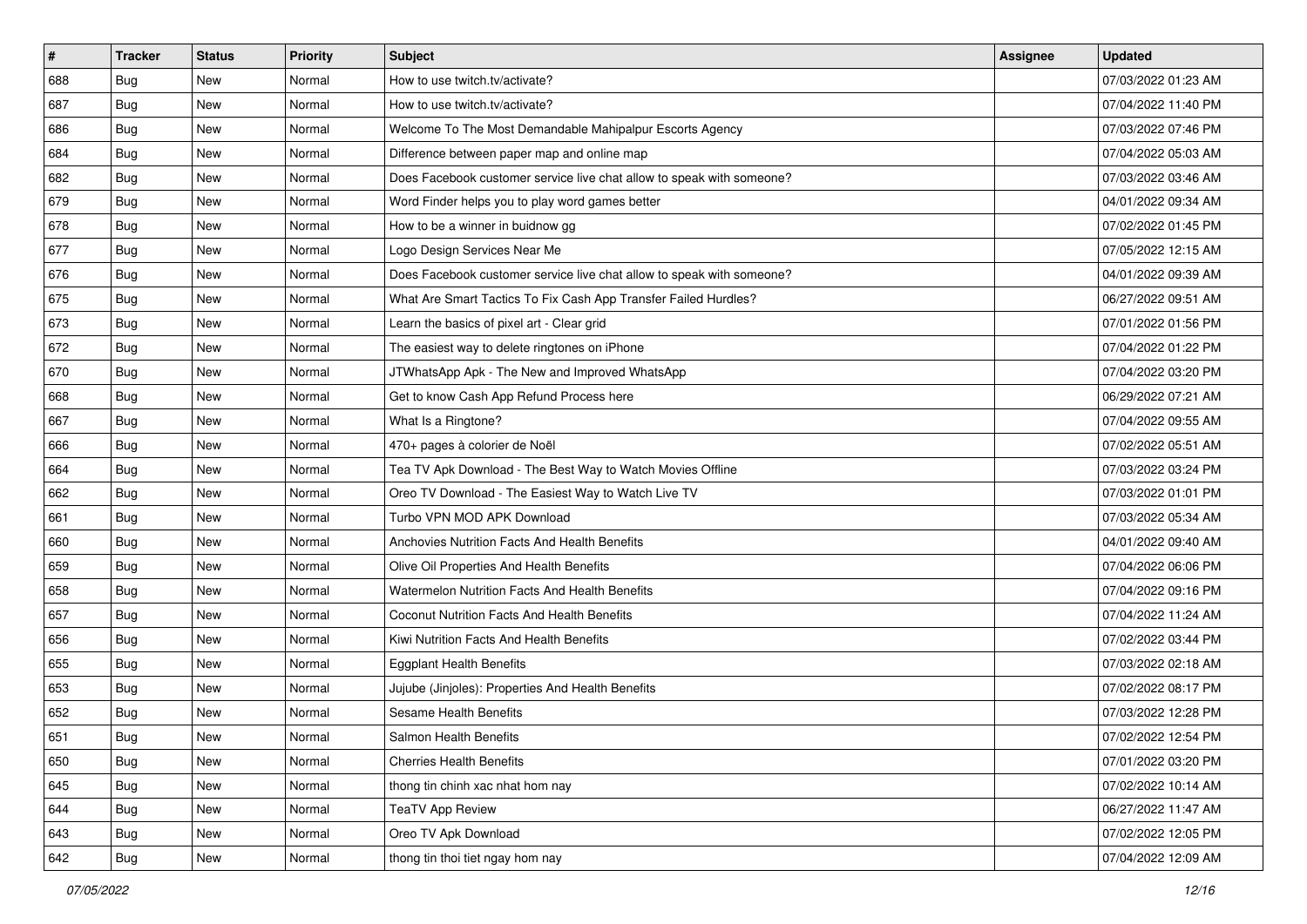| #   | <b>Tracker</b> | <b>Status</b> | <b>Priority</b> | <b>Subject</b>                                                                   | <b>Assignee</b> | <b>Updated</b>      |
|-----|----------------|---------------|-----------------|----------------------------------------------------------------------------------|-----------------|---------------------|
| 641 | Bug            | New           | Normal          | Get Best Economics Dissertation Writing Service                                  |                 | 06/25/2022 10:04 AM |
| 640 | <b>Bug</b>     | <b>New</b>    | Normal          | play game with me                                                                |                 | 07/03/2022 03:41 PM |
| 639 | Bug            | New           | Normal          | thong tin chinh xac                                                              |                 | 07/04/2022 03:54 AM |
| 638 | Bug            | New           | Normal          | Run 3 game                                                                       |                 | 07/04/2022 09:49 PM |
| 636 | <b>Bug</b>     | <b>New</b>    | Normal          | What is the most popular furniture color?                                        |                 | 07/04/2022 08:31 PM |
| 635 | <b>Bug</b>     | New           | Normal          | Buy Steroids Online with OurMedicnes.com   Best Quality Steroids                 |                 | 07/04/2022 04:39 PM |
| 634 | <b>Bug</b>     | New           | Normal          | Buy Vidalista Tablets (Tadalafil) at [\$25 OFF + Free Shipping] Vidalistatablets |                 | 07/04/2022 02:31 AM |
| 633 | <b>Bug</b>     | New           | Normal          | How i can i solve my issue                                                       |                 | 04/01/2022 09:38 AM |
| 632 | <b>Bug</b>     | New           | Normal          | CheapestMedsShop   100% Safe Medicines Online in UK & AUS.                       |                 | 07/02/2022 05:41 AM |
| 631 | Bug            | <b>New</b>    | Normal          | How Can I Load Cash App Card at Walmart straight away?                           |                 | 06/26/2022 04:07 PM |
| 630 | <b>Bug</b>     | New           | Normal          | How Can I Load Cash App Card at Walmart straight away?                           |                 | 06/26/2022 12:04 AM |
| 629 | <b>Bug</b>     | New           | Normal          | How Can I Load Cash App Card at Walmart straight away?                           |                 | 07/03/2022 11:06 PM |
| 628 | <b>Bug</b>     | New           | Normal          | CV reviewing services!                                                           |                 | 07/04/2022 11:33 PM |
| 627 | <b>Bug</b>     | New           | Normal          | <b>HELO</b>                                                                      |                 | 07/04/2022 04:25 AM |
| 625 | <b>Bug</b>     | New           | Normal          | The best free online driving directions tool                                     |                 | 04/01/2022 09:28 AM |
| 624 | Bug            | New           | Normal          | Use go with the Driving Directions for your go                                   |                 | 07/03/2022 10:13 AM |
| 623 | <b>Bug</b>     | New           | Normal          | Listen to online radio stations for mobile phones                                |                 | 07/03/2022 09:22 PM |
| 622 | <b>Bug</b>     | New           | Normal          | CheapestMedsShop   100% Safe Medicines Online in UK & AUS.                       |                 | 07/04/2022 10:26 PM |
| 621 | <b>Bug</b>     | New           | Normal          | Buy All Modafinil & Armodafinil Tablets @Buy Modafinil US                        |                 | 07/03/2022 06:05 AM |
| 620 | <b>Bug</b>     | <b>New</b>    | Normal          | Viagra Meds: Fastest & Quick Delivery On Your Doorstep - USA                     |                 | 06/28/2022 04:33 AM |
| 619 | Bug            | New           | Normal          | Online Trusted Medicine Store in US for Health - Genericmedsupply                |                 | 07/02/2022 07:04 PM |
| 618 | <b>Bug</b>     | New           | Normal          | Buy Steroids Online with OurMedicnes.com   Best Quality Steroids                 |                 | 07/04/2022 12:08 PM |
| 617 | Bug            | New           | Normal          | Buy Vidalista Tablets (Tadalafil) at [\$25 OFF + Free Shipping] Vidalistatablets |                 | 07/03/2022 12:57 PM |
| 616 | <b>Bug</b>     | New           | Normal          | Buy Anavar Tablets   Anavar For Sale in USA, UK & Australia                      |                 | 07/03/2022 10:14 PM |
| 615 | <b>Bug</b>     | New           | Normal          | CheapestMedsShop   100% Safe Medicines Online in USA UK & AUS.                   |                 | 07/03/2022 01:09 AM |
| 614 | Bug            | New           | Normal          | Como baixar o MOD APK no celular                                                 |                 | 07/02/2022 08:53 PM |
| 613 | <b>Bug</b>     | New           | Normal          | Buy Aspadol 100mg Tab Online in US, UK, AU   Erospharmacy                        |                 | 07/04/2022 02:06 AM |
| 612 | <b>Bug</b>     | New           | Normal          | Luxury Slingshot Rental                                                          |                 | 07/04/2022 12:31 AM |
| 607 | Bug            | New           | Normal          | Vex 5                                                                            |                 | 06/27/2022 11:24 PM |
| 604 | Bug            | New           | Normal          | Idle Game Online                                                                 |                 | 07/03/2022 01:49 PM |
| 603 | Bug            | New           | Normal          | Premiere gratuito da lista de IPTV                                               |                 | 07/04/2022 01:09 AM |
| 600 | Bug            | New           | Normal          | Play Store Pro                                                                   |                 | 07/03/2022 12:51 AM |
| 599 | <b>Bug</b>     | New           | Normal          | Do you know how to delete cash app account from your computer?                   |                 | 07/04/2022 09:12 AM |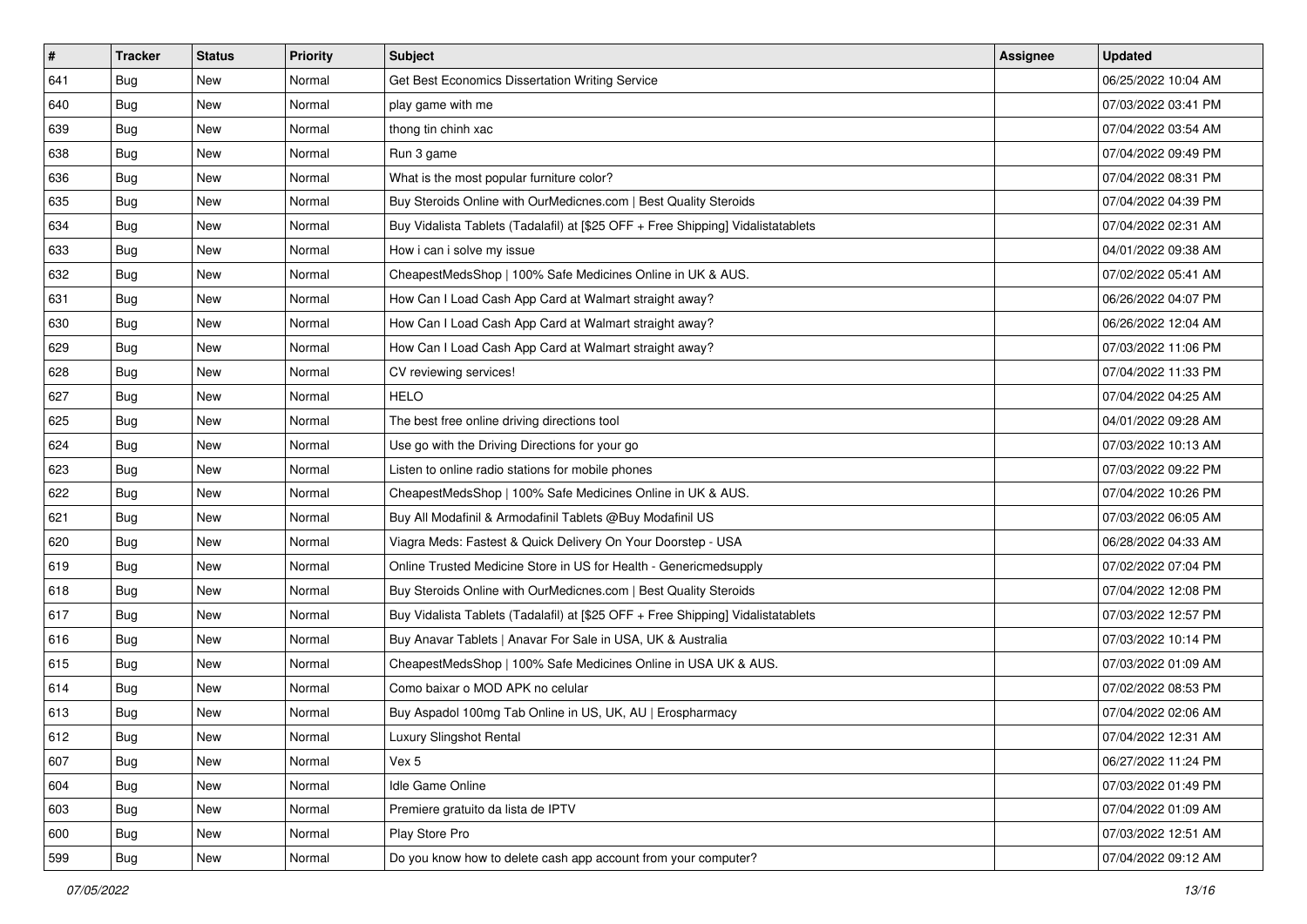| $\vert$ # | <b>Tracker</b> | <b>Status</b> | <b>Priority</b> | <b>Subject</b>                                                                                                                                                                                                                                                        | <b>Assignee</b> | <b>Updated</b>      |
|-----------|----------------|---------------|-----------------|-----------------------------------------------------------------------------------------------------------------------------------------------------------------------------------------------------------------------------------------------------------------------|-----------------|---------------------|
| 598       | <b>Bug</b>     | New           | Normal          | Universo s / f Download                                                                                                                                                                                                                                               |                 | 07/02/2022 08:36 PM |
| 597       | Bug            | <b>New</b>    | Normal          | Universo s / f Download                                                                                                                                                                                                                                               |                 | 06/29/2022 08:19 PM |
| 596       | <b>Bug</b>     | New           | Normal          | <b>Kids Games</b>                                                                                                                                                                                                                                                     |                 | 06/27/2022 04:08 AM |
| 595       | <b>Bug</b>     | New           | Normal          | RFM Online - une révolution dans la gestion de l'identité numérique                                                                                                                                                                                                   |                 | 07/04/2022 08:30 AM |
| 593       | Bug            | New           | Normal          | Eiffel Spark Ultimate C2 SN series is a fully synthetic range of advanced performance engine oils blended in<br>high performance fully synthetic (PAO - polyalphaolefin) basestocks fortified with advanced technology<br>additive system, specifically formulated to |                 | 07/05/2022 01:19 AM |
| 592       | Bug            | New           | Normal          | Deezer Premium APK - Baixe músicas de qualquer lugar do mundo de graça                                                                                                                                                                                                |                 | 07/04/2022 10:43 AM |
| 591       | Bug            | New           | Normal          | How To Find Facebook Modifications For Your Spotify Premium Apk?                                                                                                                                                                                                      |                 | 07/01/2022 05:19 AM |
| 590       | Bug            | <b>New</b>    | Normal          | Follow proper initiatives to check my cash app card balance:                                                                                                                                                                                                          |                 | 07/03/2022 11:23 PM |
| 589       | <b>Bug</b>     | New           | Normal          | How can I get the cash app phone number of customer support?                                                                                                                                                                                                          |                 | 06/30/2022 12:20 AM |
| 588       | <b>Bug</b>     | New           | Normal          | YouTube Vanced Apk Manager App - Como instalá-lo                                                                                                                                                                                                                      |                 | 06/28/2022 10:56 PM |
| 587       | Bug            | New           | Normal          | Why Picsart Pro Offers Great Features                                                                                                                                                                                                                                 |                 | 07/04/2022 07:08 PM |
| 586       | <b>Bug</b>     | New           | Normal          | Best Modifications For Your Mobile Phone                                                                                                                                                                                                                              |                 | 07/04/2022 11:55 AM |
| 585       | Bug            | <b>New</b>    | Normal          | What is cash app help number?                                                                                                                                                                                                                                         |                 | 06/26/2022 06:21 PM |
| 584       | Bug            | New           | Normal          | Want the cash app customer service number to check balance?                                                                                                                                                                                                           |                 | 07/02/2022 07:36 PM |
| 581       | <b>Bug</b>     | New           | Normal          | E-Learning Course Help                                                                                                                                                                                                                                                |                 | 07/04/2022 09:23 AM |
| 577       | Bug            | New           | Normal          | Follow these easy steps to make Admiral Casino Login                                                                                                                                                                                                                  |                 | 07/03/2022 01:14 PM |
| 576       | <b>Bug</b>     | New           | Normal          | So laden Sie ein Instagram-Bild herunter                                                                                                                                                                                                                              |                 | 06/30/2022 06:17 PM |
| 574       | <b>Bug</b>     | New           | Normal          | How to fix the Epson printer offline issue due to a wired connection?                                                                                                                                                                                                 |                 | 06/29/2022 10:23 AM |
| 573       | <b>Bug</b>     | New           | Normal          | Experimente lo mejor en la aplicación Apk de juegos gratis                                                                                                                                                                                                            |                 | 07/03/2022 10:36 AM |
| 568       | <b>Bug</b>     | <b>New</b>    | Normal          | Instale a versão mais recente do YouTube Premium                                                                                                                                                                                                                      |                 | 07/03/2022 04:10 PM |
| 567       | Bug            | <b>New</b>    | Normal          | Singapore assignment help                                                                                                                                                                                                                                             |                 | 07/04/2022 12:32 PM |
| 566       | <b>Bug</b>     | New           | Normal          | Kinemaster Pro Download - los App Review                                                                                                                                                                                                                              |                 | 04/01/2022 09:27 AM |
| 565       | <b>Bug</b>     | New           | Normal          | How To Install RepelisPlus On Your Android Phone?                                                                                                                                                                                                                     |                 | 06/30/2022 02:26 PM |
| 564       | Bug            | New           | Normal          | How To Install RepelisPlus On Your Android Phone?                                                                                                                                                                                                                     |                 | 07/02/2022 11:29 PM |
| 563       | <b>Bug</b>     | New           | Normal          | Understanding the Difference Between Free and Paid Mod Apks                                                                                                                                                                                                           |                 | 07/04/2022 07:50 PM |
| 562       | <b>Bug</b>     | New           | Normal          | Learn Basic Mahjong Rules                                                                                                                                                                                                                                             |                 | 07/04/2022 08:22 PM |
| 561       | Bug            | New           | Normal          | Enjoy the Full YouTube Premium Experience With YouTube Premium Membership                                                                                                                                                                                             |                 | 07/03/2022 07:38 AM |
| 560       | Bug            | <b>New</b>    | Normal          | Whatsapp Aero - Make Your Phone Auto Connect                                                                                                                                                                                                                          |                 | 04/01/2022 09:28 AM |
| 556       | Bug            | <b>New</b>    | Normal          | Play Game Mod Apk With Your Friends                                                                                                                                                                                                                                   |                 | 07/02/2022 07:36 PM |
| 555       | Bug            | New           | Normal          | web design development in hyderabad                                                                                                                                                                                                                                   |                 | 07/04/2022 07:09 AM |
| 554       | Bug            | New           | Normal          | XvideoStudio Video Editor APK Free Download on TechToDown                                                                                                                                                                                                             |                 | 07/03/2022 05:10 AM |
| 553       | <b>Bug</b>     | New           | Normal          | Cinema HD APK - Free Movie Enjoyment App on Android                                                                                                                                                                                                                   |                 | 07/03/2022 03:58 PM |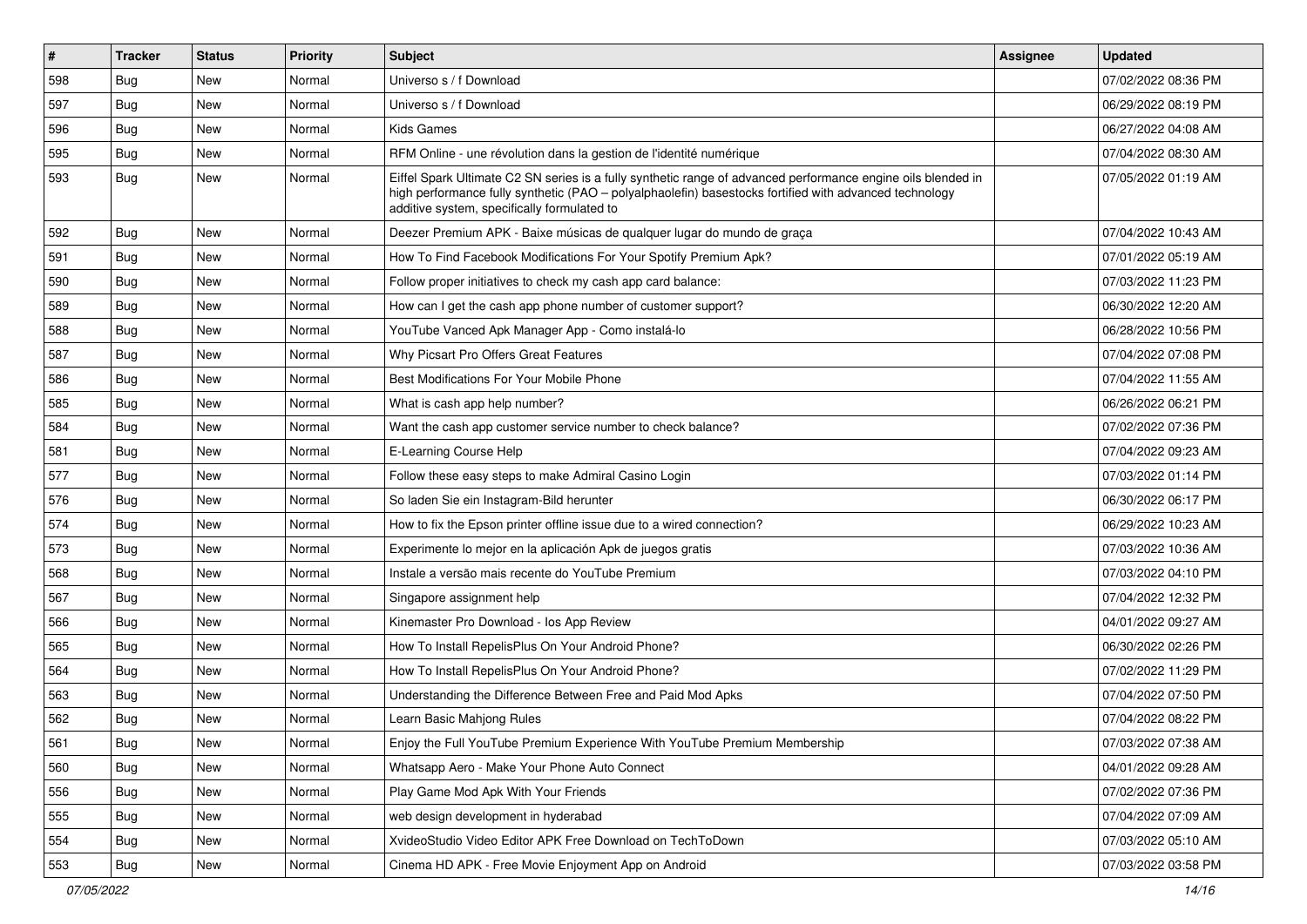| #   | <b>Tracker</b> | <b>Status</b> | <b>Priority</b> | <b>Subject</b>                                                                                                                                                                                                                                    | <b>Assignee</b> | <b>Updated</b>      |
|-----|----------------|---------------|-----------------|---------------------------------------------------------------------------------------------------------------------------------------------------------------------------------------------------------------------------------------------------|-----------------|---------------------|
| 551 | <b>Bug</b>     | New           | Normal          | Why Do Students Need Online Best Dissertation Writing Services?                                                                                                                                                                                   |                 | 07/03/2022 11:16 AM |
| 550 | Bug            | <b>New</b>    | Normal          | Nederland FM - beste manieren om naar internationale radio op internet te luisteren                                                                                                                                                               |                 | 06/29/2022 12:06 AM |
| 549 | <b>Bug</b>     | New           | Normal          | Radio Luisteren                                                                                                                                                                                                                                   |                 | 07/02/2022 01:24 AM |
| 548 | Bug            | New           | Normal          | Web N Logo Design                                                                                                                                                                                                                                 |                 | 06/28/2022 08:24 AM |
| 547 | Bug            | <b>New</b>    | Normal          | Get rid of the issue of cash app down by calling experts.                                                                                                                                                                                         |                 | 07/03/2022 01:22 PM |
| 544 | <b>Bug</b>     | New           | Normal          | Hey! I had a very cool idea to order our general picture on canvas for my family as a gift. But couldn't find a<br>good one. Once my friend advised me this article in which I found what I was looking for and gave a cool gift<br>to my family. |                 | 06/27/2022 04:10 AM |
| 542 | Bug            | New           | Normal          | Web N Logo Design                                                                                                                                                                                                                                 |                 | 07/05/2022 12:19 AM |
| 541 | Bug            | <b>New</b>    | Normal          | How to fix the cash app payment failed errors?                                                                                                                                                                                                    |                 | 07/05/2022 01:05 AM |
| 540 | Bug            | New           | Normal          | Why Haven't I Received My Cash App Card? Can I get t the reasons behind it                                                                                                                                                                        |                 | 06/29/2022 09:42 AM |
| 539 | Bug            | New           | Normal          | Do you want to know how to activate cash card through phone number?                                                                                                                                                                               |                 | 04/01/2022 09:25 AM |
| 538 | Bug            | New           | Normal          | Will cash app refund money if scammed quickly?                                                                                                                                                                                                    |                 | 06/27/2022 10:25 AM |
| 537 | <b>Bug</b>     | New           | Normal          | Get tech assistance with customer support on ATT Yahoo email login issue.                                                                                                                                                                         |                 | 07/03/2022 03:29 PM |
| 533 | Bug            | New           | Normal          | How to complete the homework assignments in economics in the easiest way?                                                                                                                                                                         |                 | 06/30/2022 07:33 PM |
| 532 | Bug            | New           | Normal          | My Assignment Help                                                                                                                                                                                                                                |                 | 07/04/2022 08:38 PM |
| 529 | <b>Bug</b>     | <b>New</b>    | Normal          | Thop TV APK - Free Download for Android                                                                                                                                                                                                           |                 | 07/04/2022 03:47 PM |
| 528 | Bug            | New           | Normal          | Korean Mag                                                                                                                                                                                                                                        |                 | 07/04/2022 04:54 PM |
| 526 | Bug            | New           | Normal          | Soundcloud to mp3 converter - Download Soundcloud songs                                                                                                                                                                                           |                 | 07/02/2022 10:23 PM |
| 525 | <b>Bug</b>     | New           | Normal          | If you don't have a QR code: How to activate cash app card in app                                                                                                                                                                                 |                 | 07/04/2022 05:38 PM |
| 524 | Bug            | New           | Normal          | How Does Google Account Recovery Work If Your Account Is Hacked?                                                                                                                                                                                  |                 | 07/02/2022 11:49 PM |
| 520 | Bug            | New           | Normal          | What Is The Major Role Of Cash.app/Help and Support Page?                                                                                                                                                                                         |                 | 07/05/2022 12:55 AM |
| 519 | Bug            | New           | Normal          | Are you finding online UK Assignment writers?                                                                                                                                                                                                     |                 | 07/04/2022 10:54 AM |
| 518 | Bug            | New           | Normal          | How To Check The Balance Of Cash App Account By Taking Cash App Support?                                                                                                                                                                          |                 | 07/04/2022 10:21 AM |
| 517 | Bug            | New           | Normal          | Proficient tips to take help of cash app support professionals:                                                                                                                                                                                   |                 | 07/03/2022 10:41 AM |
| 516 | Bug            | New           | Normal          | Does Cash App Help To Get Cash App Refund Without Any Interruption?                                                                                                                                                                               |                 | 06/29/2022 05:12 PM |
| 515 | <b>Bug</b>     | New           | Normal          | Fragment Nike Dunk High Tokyo Fake                                                                                                                                                                                                                |                 | 07/04/2022 05:18 AM |
| 514 | <b>Bug</b>     | <b>New</b>    | Normal          | Trans-Caribbean                                                                                                                                                                                                                                   |                 | 07/04/2022 07:26 AM |
| 512 | Bug            | New           | Normal          | The Importance Of Using Custom Writing Services                                                                                                                                                                                                   |                 | 07/03/2022 06:05 AM |
| 508 | Bug            | New           | Normal          | hire a professional dissertation help                                                                                                                                                                                                             |                 | 07/03/2022 11:37 PM |
| 507 | Bug            | New           | Normal          | central.bitdefender.com                                                                                                                                                                                                                           |                 | 07/04/2022 01:26 PM |
| 506 | Bug            | New           | Normal          | www.trendmicro.com/activate                                                                                                                                                                                                                       |                 | 07/04/2022 08:13 AM |
| 505 | Bug            | New           | Normal          | www.trendmicro.com/activate                                                                                                                                                                                                                       |                 | 07/04/2022 10:45 PM |
| 504 | <b>Bug</b>     | New           | Normal          | A beginner should always look for online Java assignment help!                                                                                                                                                                                    |                 | 07/05/2022 12:09 AM |